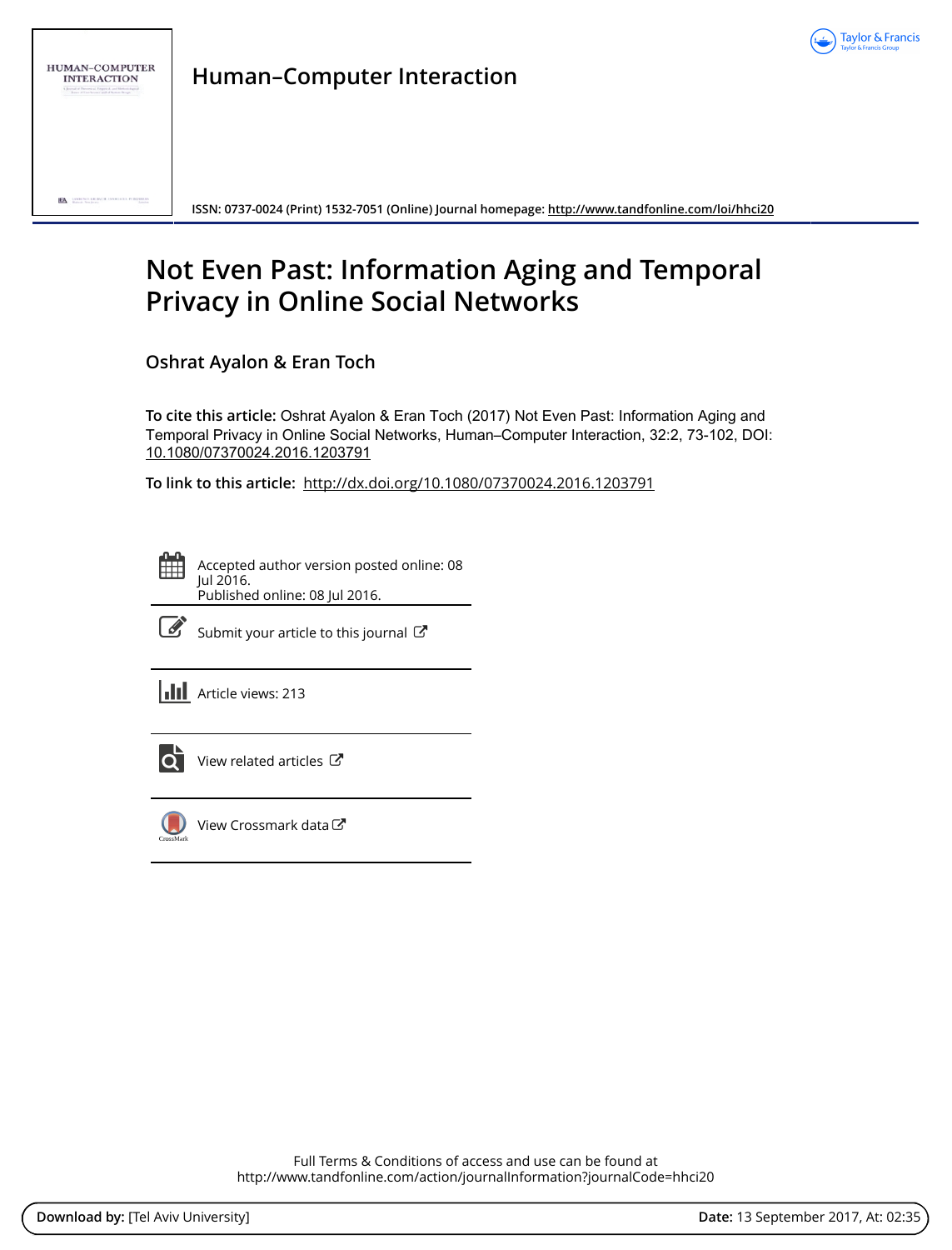

## **Not Even Past: Information Aging and Temporal Privacy in Online Social Networks**

**Oshrat Ayalon and Eran Toch**

*Tel Aviv University, Israel*

Online social networks (OSNs) make information accessible for unlimited periods and provide easy access to past information by arranging information in time lines or by providing sophisticated search mechanisms. Despite increased concerns over the privacy threat that is posed by digital memory, there is little knowledge about retrospective privacy: the extent to which the age of the exposed information affects sharing preferences. In this article, we investigate how information aging impacts users' sharing preferences on Facebook. Our findings are based on a between-subjects experiment  $(n = 272)$ , in which we measured the impact of time since first publishing an OSN post on its sharing preferences. Our results quantify how willingness to share is lower for older Facebook posts and show that older posts have lower relevancy to the user's social network and are less representative of the user's identity. We show that changes in the user's social circles, the occurrence of significant life changes and a user's young age are correlated with a further decrease in the willingness to keep sharing past information. We discuss our findings by juxtaposing digital memory theories and privacy theories and suggest a vision for mechanisms that can help users manage longitudinal privacy.

**Oshrat Ayalon** (oshratra@post.tau.ac.il, www.oshratayalon.com) is an Information Systems Scientist with an interest in human-computer interaction and usable privacy and security; she is a PhD student in the Department of Industrial Engineering of Tel Aviv University. **Eran Toch** (erant@post.tau.ac.il, http://toch.tau.ac.il/) is an Information Systems Scientist with an interest in human–computer interaction, privacy, and artificial intelligence; he is a Senior Lecturer (equivalent to an Assistant Professor) at the Department of Industrial Engineering of Tel Aviv University.

Color versions of one or more of the figures in the article can be found online at www.tandfonline.com/ HHCI.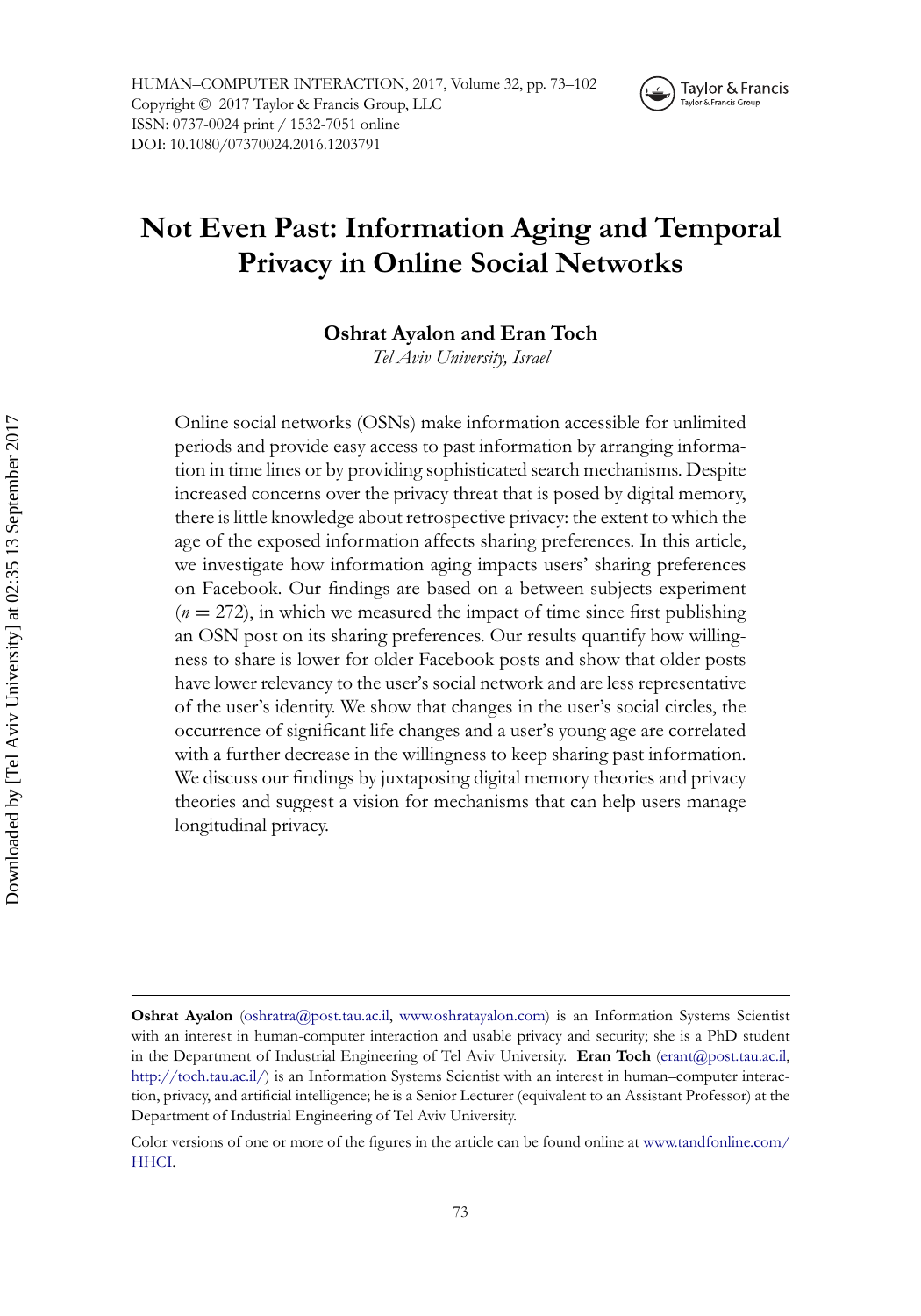#### **CONTENTS**

- 1. TIME AND INFORMATION SHARING IN ONLINE SOCIAL NETWORKS
- 2. RETROSPECTIVE PRIVACY
- 3. METHOD
	- 3.1. Experimental Method
	- 3.2. Data Analysis
- 4. RESULTS
	- 4.1. Impact of Time
	- 4.2. Relevancy and Representation
	- 4.3. Social Circles
	- 4.4. Impact of Participants' Age
	- 4.5. Life Changes
- 5. DISCUSSION
	- 5.1. Theoretical Discussion
	- 5.2. Implications for Design
	- 5.3. Limitations and Future Work
- 6. CONCLUSIONS

## **1. TIME AND INFORMATION SHARING IN ONLINE SOCIAL NETWORKS**

"The past is never dead. It's not even past." — *Requiem for a Nun* (William Faulkner, [1951\)](#page-24-0)

Online social networks (OSNs) make personal information accessible for long periods of time. Information that is uploaded to OSNs is not deleted by default (Gross & Acquisti, [2005;](#page-24-1) Rosenblum, [2007\)](#page-25-0), which results in increasingly large amounts of personal data that are easily accessible through different mechanisms, such as the Facebook Timeline, Facebook Graph Search, and Google social website indexing. For example, the Facebook Timeline organizes a user's content according to a linear time line that allows easy browsing into past content. The increasing accessibility of historical information and the legislation regarding the right to be forgotten (EU Commission, [2012\)](#page-24-2) give new urgency to certain thought-provoking questions: How would people cope with embarrassing information that was posted before they came into the workplace? What type of information could children see about their parents in the future? How should societies react to widespread and long-term information permanence? With OSNs becoming a vital part of people's social, political, and commercial activity, the question of data permanence is having a tremendous impact on people's lives. Certain scholars view digital data permanence as a potential danger to people and even to society (Mayer-Schönberger, [2009\)](#page-25-1), whereas others view it as an opportunity to enhance sharing and transparency (Jarvis, [2011\)](#page-25-2). Although the debate surrounding the impact of digital data permanence is lively, it is generally based on very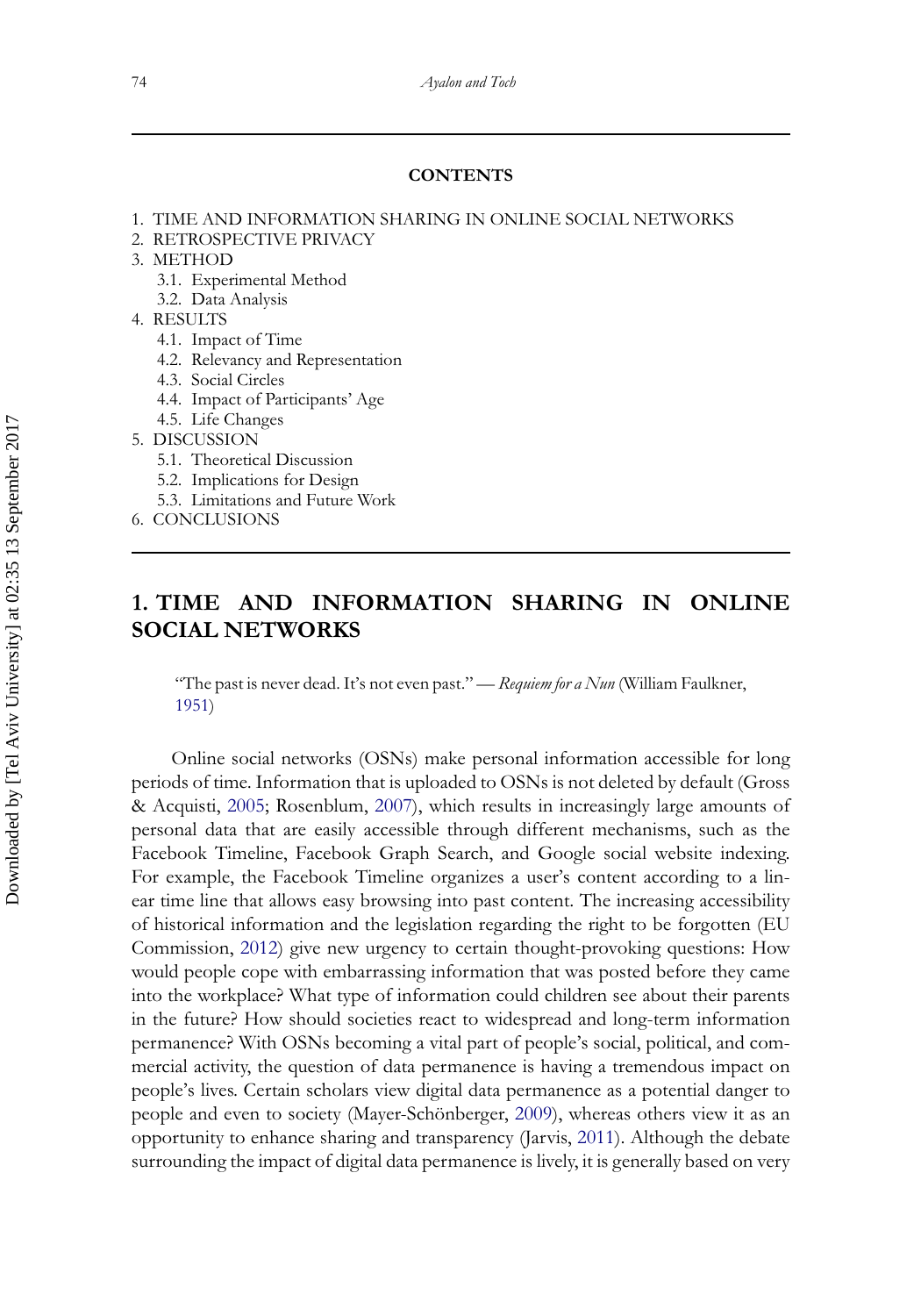limited information that does not take an empirical view into the specific contexts in which information is shared and used for long periods.

To understand the effect of data permanence in OSNs, it is useful to contrast two approaches: one that views time as a construct in managing representation and another that views time as a construct in managing privacy. Although privacy and self-representation are strongly related (Tufekci, [2008\)](#page-26-0), the first approach views information as a positive construct in self-representation, whereas the latter largely views information as a negative construct that has the potential of limiting a person's freedom. Hogan [\(2010\)](#page-24-3) conceptualized the longitudinal aspects of social media as a set of exhibition spaces in which the social media platform acts as a curator, presenting the users through the accumulation of their digital traces. Zhao et al. [\(2013\)](#page-26-1) expanded Hogan's exhibition metaphor and Goffman's [\(1959\)](#page-24-4) dramaturgical theory in the context of data permanence in OSNs by analyzing the results of a qualitative study of Facebook users. They concluded that time mediates between different types of online activities, placing content in different spaces of public display and private archive. Content creation, profile management, and friending activities serve as current self-representation, or *performance*; later, as time passes, it becomes the user's own *exhibition*, and last, after a longer period, the content becomes a *personal* archival space. In these works, time is used as a positive construct in building and maintaining the self-presented image, with content generally becoming more personal over time.

Privacy scholars, however, mostly tend to view the effect of data permanence as a negative construct that complicates privacy management over time. Mayer-Schönberger [\(2009\)](#page-25-1) described the dire implications of persistent digital memory by highlighting how the current society is experiencing a shift from forgetting by default to remembering by default. This revolutionary new situation has the potential to raise privacy concerns because it is more difficult to control, access, and comprehend large volumes of historical information. Forgetting also has a societal function, which is shown in its acceptance of people's ability to evolve and change by forgetting past events, such as bankruptcies and previous romantic relationships (Blanchette & Johnson, [2002\)](#page-24-5). The popularity of transient messaging applications, which allow the exchange of self-destructing messages (such as Snapchat and Kik), highlights the problematic nature of full information permanency in social settings.

Novotny and Spiekermann [\(2014\)](#page-25-3) surveyed users' preferences regarding data permanence on the web and found that approximately 80% of participants were in favor of enabling the Internet to forget, using deleting, obscuring, or hiding old content. The reasons for these preferences are related to increased privacy concerns for historical information, less control over personal information over time, and dissociation from the original context of the information. OSNs are fundamentally different from the general web; therefore, information aging and privacy can be fundamentally different. An OSN is an environment in which users produce most of the information, information is shared using privacy controls, and sharing is carried out to a network that changes over time. Similarly, permanence can play a different role in OSNs than in reminiscing applications, which are geared toward a single user or a small number of users (Cosley, Sosik, Schultz, Peesapati, & Lee, [2012;](#page-24-6) Crete-Nishihata et al., [2012;](#page-24-7)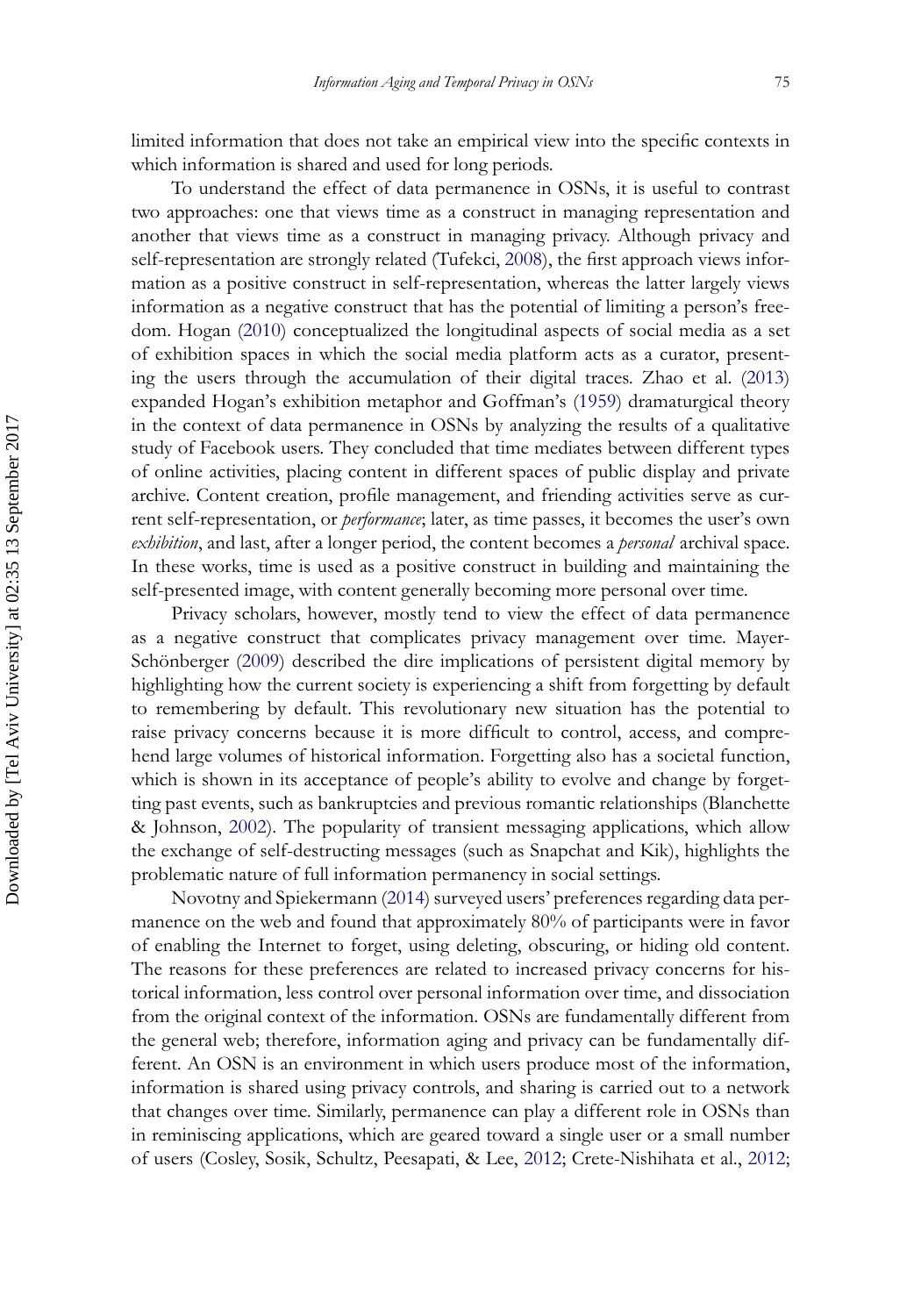Sellen & Whittaker, [2010\)](#page-25-4). Both the web in general and reminiscing applications are representing a certain platform. Therefore, to properly understand data permanence in OSNs, we need to examine the particular context of privacy management in OSNs.

Because aged information in OSNs is readily available long after the first time it was published, it can be seen in different contexts than originally intended. Several studies have shown that OSN users are consistently underestimating the size of the audience that can see what they share (Bernstein, Bakshy, Burke, & Karrer, [2013\)](#page-23-0) and the extent to which the information is accessed through time and space (boyd, [2009;](#page-24-8) Gross & Acquisti, [2005;](#page-24-1) Rosenblum, [2007\)](#page-25-0), which possibly leads people to lower their restraints and to feel protected from future consequences (Rosenblum, [2007\)](#page-25-0). Several theoretical frameworks may explain and predict the impact of time on privacy. Nissenbaum's contextual integrity theory relates privacy to the norms that surround an information flow in a specific context. A privacy violation occurs when "participants who consider themselves acting in one capacity in one context are treated as if they are acting in another capacity in a different context" (Nissenbaum, [2009,](#page-25-5) p. 225). As time passes, people may not understand the original context, therefore destabilizing the contextual integrity of information sharing. Furthermore, without understanding the original context, it is more difficult for the user to understand the implications that can be derived from sharing a piece of information (Grudin, [2001\)](#page-24-9). A somewhat similar approach is presented by the adaptation of the research of Palen and Dourish [\(2003\)](#page-25-6) to Altman's [\(1975\)](#page-23-1) boundary regulation theory, in which time is understood as a complicating aspect of the regulation of the ongoing boundaries between the individual and others. Therefore, when following these theories, we expect to see growing privacy concerns for older information, which is outdated and out of context.

Research suggested that users rely heavily on privacy controls in OSNs and routinely manage their privacy settings in order to express their preferences (Lewis, Kaufman, & Christakis, [2008;](#page-25-7) Pew Internet and American Life Project, [2010;](#page-25-8) Stutzman, Gross, & Acquisti, [2013;](#page-25-9) Stutzman & Kramer-Duffield, [2010\)](#page-25-10). Comprehending privacy preferences and management becomes more complicated as information ages in OSNs. For example, Wang et al. [\(2011\)](#page-26-2) found that users' common regrets in using social media are due to unforeseen or ignored future consequences. In our previous study (Ayalon & Toch, [2013\)](#page-23-2) we asked participants to provide feedback on gradually older Facebook posts. We found that users' willingness to share social media posts drops from the time since the post was first published at a rate of approximately 20% when comparing current posts and 2-year-old posts. However, although users perceive older posts as less relevant, their preferences are much more nuanced: They also want to keep some of their older posts for reminiscence purposes (Bauer et al., [2013\)](#page-23-3). Bauer et al.'s results reflect an insignificant effect of time on participants' preferences about the total audience for the post, the study's sharing preferences variable, when participants provided feedback on current and year-old posts. These studies exemplify the high variation in the results, which are dependent on the study method and on the period of retrospective time frame. Our study isolates the impact of time from other perspectives. First, we base our results on a controlled experiment, in which the time since publishing the post is controlled in a random, between-subjects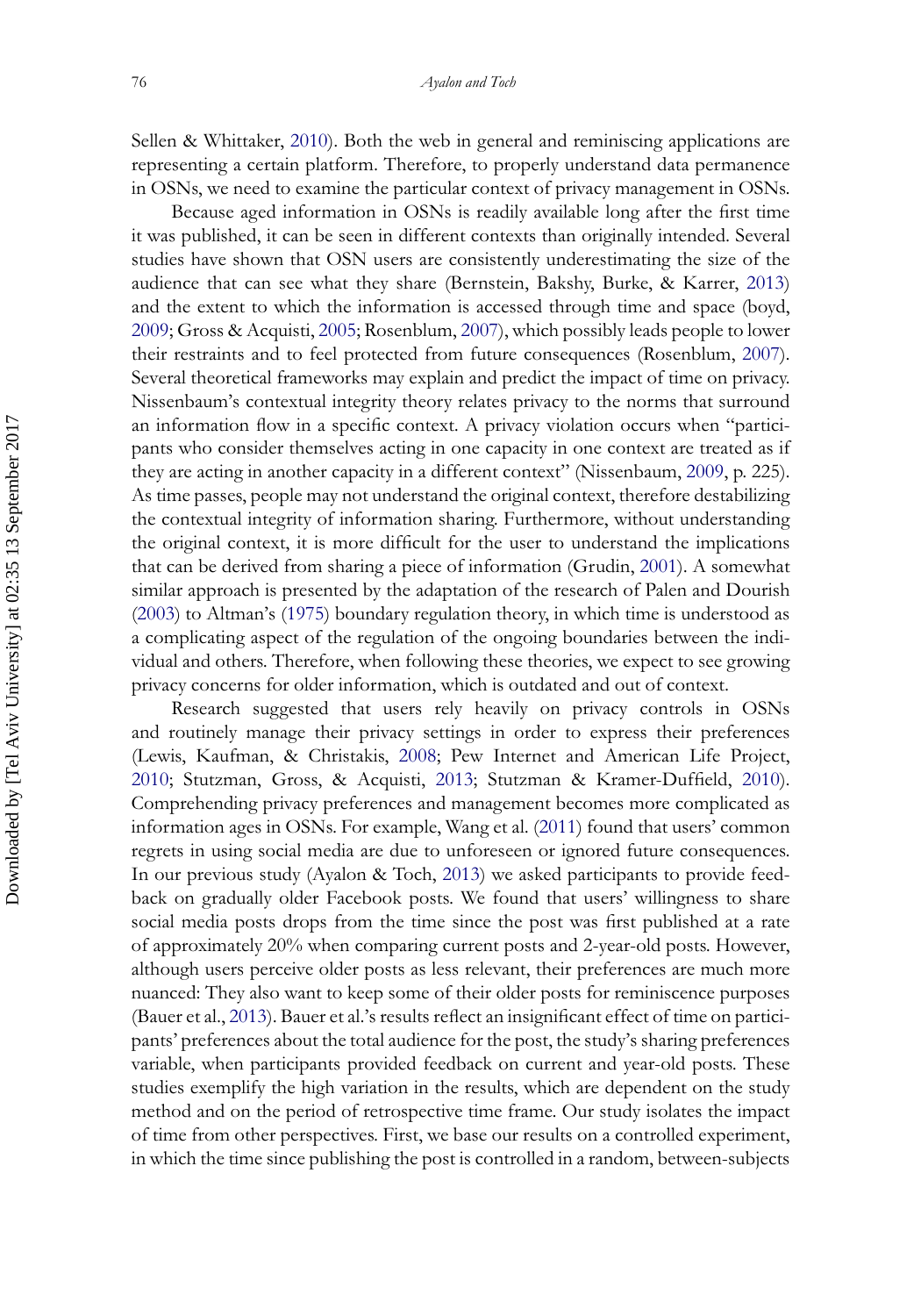study. Thus, controlling time has the benefit of controlling for participants' learning and framing biases (Kühberger, [1998\)](#page-25-11), which can arise from comparing posts when iterating over a gradually older list of posts. Because the participants are independent and were placed in each condition randomly, we can confidentially quantify the extent of the effect of time.

Another gap in our understanding of OSN data permanence is based on the partial explanations that arise from looking either through the lens of privacy or through the lens of self-representation. To be able to explain data permanence, privacy and self-representation models should be fused together to provide the reasoning and the context behind the phenomena. To account for both the positive effect of time (how users and networks use time to define experience) and the negative effect of time (complicating privacy controls), we combine self-representation theories (Hogan, [2010;](#page-24-3) Zhao et al., [2013\)](#page-26-1), privacy theories (Gross & Acquisti, [2005;](#page-24-1) Mayer-Schönberger, [2009\)](#page-25-1), and online social dynamics theories (Chen, Geyer, Dugan, Muller, & Guy, [2009\)](#page-24-10) in this study to provide a holistic view of longitudinal OSN usage.

We present a controlled study that empirically investigates the privacy preferences and manifested behavior of Facebook users with regard to historical information. We frame our research as examining *retrospective privacy*: how sharing preferences are affected by the time that has passed since the information was published and the possible reasons behind the effect. Toward this aim, we conducted a between-subjects experiment in which we presented the participants with their old Facebook posts from three epochs in the past:  $0-1$  years ago,  $1-2$  years ago, and  $2+$  years ago, as well as a control condition that included all of the available times. The different conditions allowed us to isolate the preferences according to time and provide feedback based on a single time frame rather than on a comparison between different times. Similar to previous studies (Ayalon & Toch, [2013;](#page-23-2) Bauer et al., [2013;](#page-23-3) Zhao et al., [2013\)](#page-26-1), we find that there is a negative correlation between willingness to share a post and the time that has passed since it was first published. However, we also find the extent of this effect and then describe how it changes with the publication time. We analyze the factors that govern the ties between time and the user's preferences: relevancy, selfrepresentation, social interaction that is related to the post, life changes, changes in the user's social network, and the age of the user. Our results reveal that older social network content cannot be classified to either personal or public spaces. Rather, content gradually becomes part of a "hybrid space" that combines selective public exhibition with personal archiving.

Our main contributions are threefold: (a) We experimentally measure the relationship between the publication time and the privacy preferences of the information; (b) we analyze how information relevancy, self-representation, and social interaction affect sharing preferences of older content; and (c) we explore how the results can be used to guide the design of longitudinal privacy management interaction models. Specifically, we look at proactive mechanisms, such as predicting which posts are possible candidates for long-term archiving. Finally, we discuss the theoretical framework that is necessary for understanding the relationship between time and privacy and the future challenges that are related to longitudinal privacy.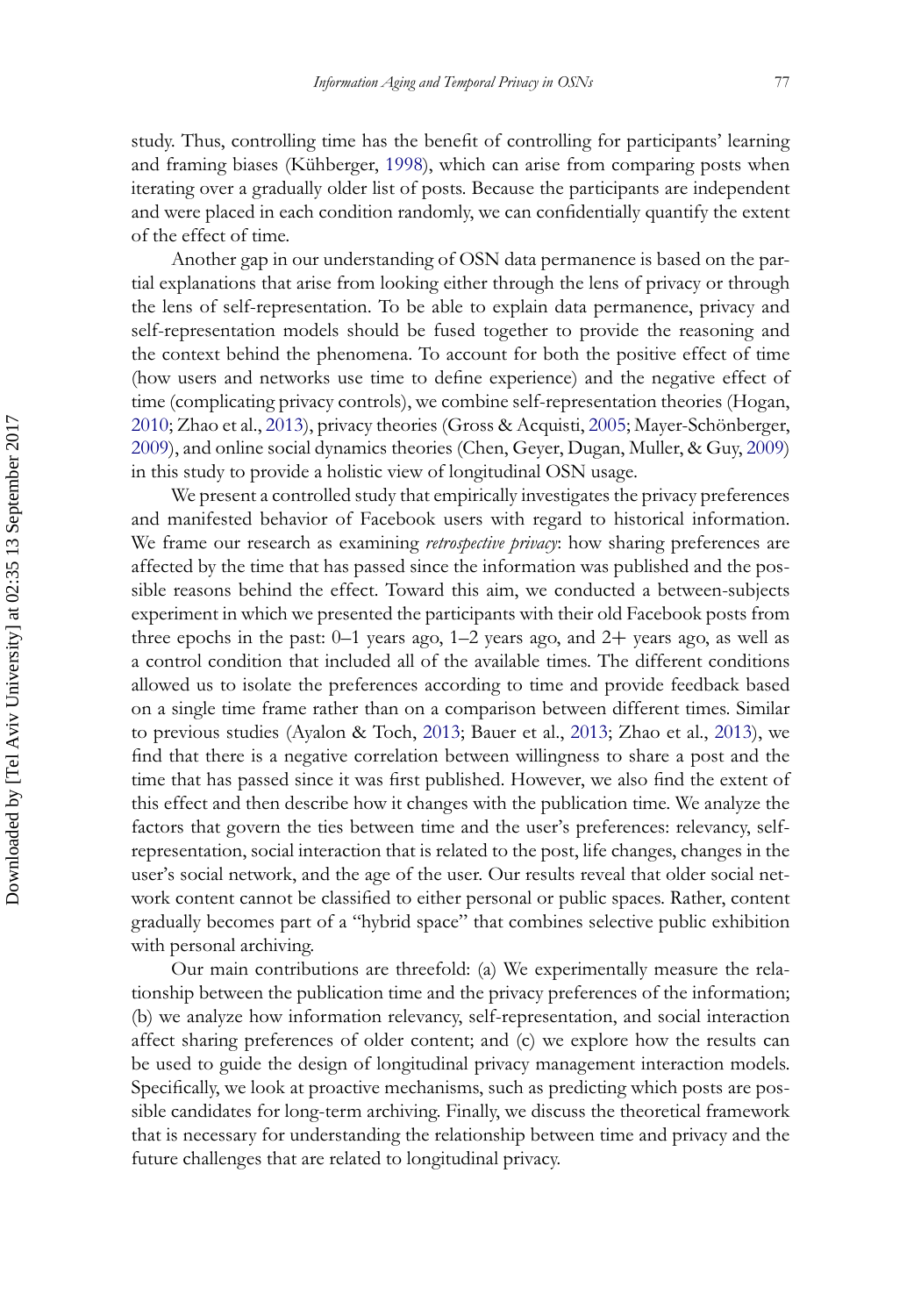## **2. RETROSPECTIVE PRIVACY**

Our model aims to explain the temporal aspects of information aging that are related to sharing preferences in Facebook, which is currently the most popular and widely used OSN. The model takes a retrospective approach by examining the relationship between information-sharing preferences and the time that has passed since the information was first published. After time has passed, the user begins to have a retrospective view of the post and may have different privacy, sharing, and representation preferences than those that he or she had when the post was first published. We are interested in understanding whether there are changes in privacy preferences regarding older posts; if so, what are the changes and what are the reasons for these changes?

Based on the relationship between context, time, and privacy (Grudin, [2001;](#page-24-9) Nissenbaum, [2009;](#page-25-5) Palen & Dourish, [2003\)](#page-25-6), we explore the possible effect of time. Information contextual integrity is affected by time because older posts are more distant from the original context in which they were published than are newer posts, and therefore people will be less likely to share them. We combine the contextual integrity theories (Nissenbaum, [2009\)](#page-25-5) and the self-representation theories when using OSNs (Hogan, [2010;](#page-24-3) Zhao et al., [2013\)](#page-26-1) to relate performance and privacy management. This broad observation leads us to introduce the first hypothesis:

H1: Older information is less relevant to a person's current self-representation in an online social network.

Taking into account the context of OSNs and the possible effects of time led us to more hypotheses. H1 refers to contextual integrity in the eyes of the information's publisher.

As time passes, the social context changes: Old contacts, for whom a particular post was meaningful, drop away (Chen et al., [2009\)](#page-24-10); new contacts who may misinterpret or not care about the information also lead to a gap between the current context and past information. These possible changes lead us to define our next hypothesis:

## Hypothesis 2: The users' willingness to share is lower for older information as it is perceived as less relevant to others.

Similarly, in addition to social context changes over time, and possibly the cause for such changes (Chen et al., [2009\)](#page-24-10), life events occur as well. Zhao et al. [\(2013\)](#page-26-1) exemplified how meaningful events are used as a transiting milestone between the performance and the exhibition regions. Moreover, because young users experience life changes more frequently than older users, such as graduation, relationship changes, and so on, they may be more influenced by the impact of time. As a result, age may be a factor in disclosing information preferences. These observations lead us to the following two related hypotheses: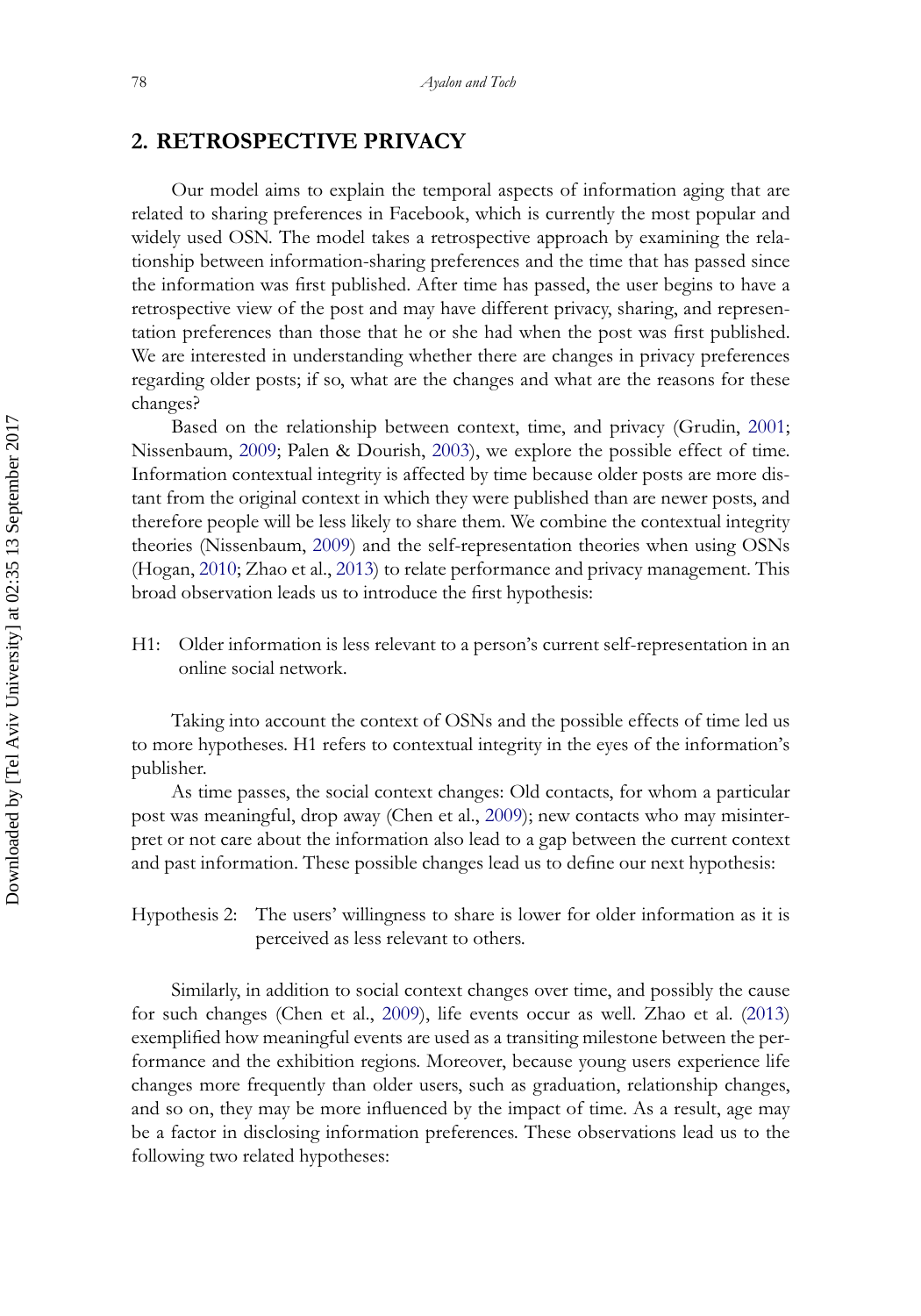- Hypothesis 3: The users' willingness to share is lower when the user experiences more major life changes.
- Hypothesis 4: Younger users are more affected by the impact of time than older users.

Last, because we hypothesize that time will negatively affect users' willingness to share, we hypothesize that it will positively affect users' behavior:

Hypothesis 5: Users' inclination to alter Facebook posts (delete, change, or restrict access) is higher for older posts than new posts.

We expect that users will spend more effort on matching their preferences with reality. We based this observation on previous studies, which showed that users take steps to enhance their privacy in OSNs (Lewis et al., [2008;](#page-25-7) Pew, [2010;](#page-25-8) Stutzman et al., [2013;](#page-25-9) Stutzman & Kramer-Duffield, [2010\)](#page-25-10).

#### **3. METHOD**

#### **3.1. Experimental Method**

<span id="page-7-0"></span>To examine the hypotheses, we conducted a between-subjects experiment that compared the approaches toward sharing aged content, according to time epochs. We ran several experiments during November 2012, which was approximately 10 months after the introduction of Facebook's Timeline (McDonald, [2011\)](#page-25-12). Participants were randomly assigned to one of four condition groups, with each representing posts from a different time epoch: (a) 0–1 years: between the current time and 1 year ago; (b) 1–2 years: between 1 year ago and 2 years ago; (c) 2+ years: more than 2 years ago; (d)  $0-2+$  years: a control condition that included random posts from any time. We added a control group to establish a benchmark for testing the different conditions, with the expectation that the differences would be weaker in comparison to the benchmark than when comparing any two other conditions. We chose Facebook because it is the largest OSN (71% of all of the U.S. adults online use Facebook), and it has been popular long enough for people to be active for at least 2 years on Facebook (Pew, [2013a\)](#page-25-13). However, we did not want to examine specific blocks of time more than 2 years in the past in order to avoid a bias that may be caused by the many changes in the user interface that have occurred throughout the years.

For each condition, five posts that were published by the participant were randomly selected from the users' Facebook account and were presented to the user, one post at the time, to avoid a selection bias. A randomized post could be any of the following: status update, photo, video, geographical check-in, or link (but not comments or likes made on other posts). To implement the experiment, we built a custom web application that interacts with the Facebook Graph Application-Programming Interface to find and present past posts. The study was granted authorization by the Institutional Review Board.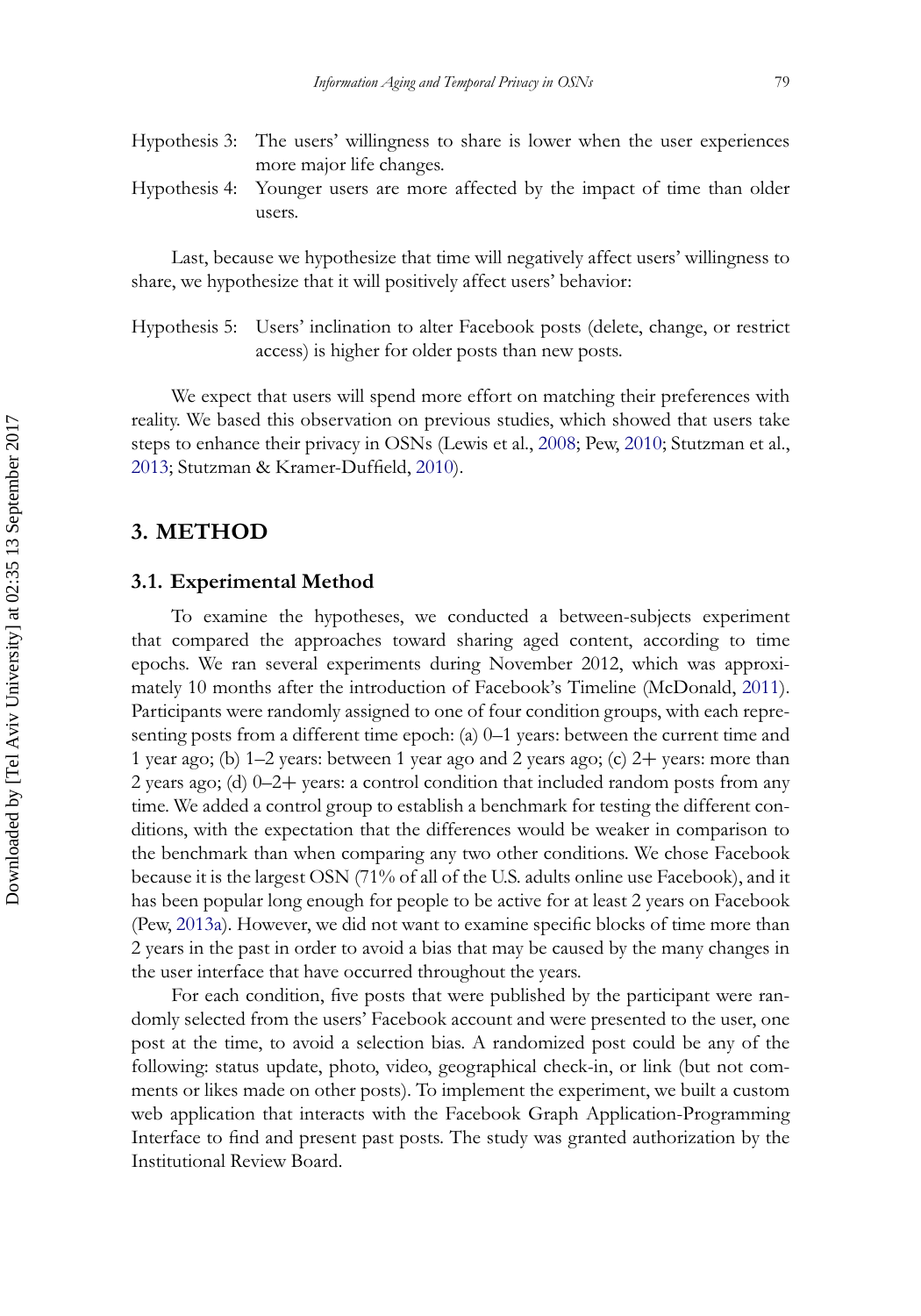| Condition<br>(epoch) | Number<br>οf<br>Participants | Number<br>of Posts | Mean time (in<br>days) since<br>publishing | Mean (SD) of<br>willingness to<br>share | Mean<br>$(SD)$ of<br>relevance |
|----------------------|------------------------------|--------------------|--------------------------------------------|-----------------------------------------|--------------------------------|
| $0-1$ years          | 82                           | 380                | 171                                        | 4.12(1.22)                              | 3.55(1.51)                     |
| $1 - 2$ years        | 55                           | 255                | 545                                        | 3.71(1.35)                              | 3.35(1.47)                     |
| $2 + \text{years}$   | 59                           | 289                | 1072                                       | 3.51(1.34)                              | 2.95(1.54)                     |
| $0-2+$ years         | 76                           | 380                | 594                                        | 3.77(1.36)                              | 3.44(1.52)                     |
| Total                | 272                          | 1304               | 567                                        |                                         |                                |

<span id="page-8-0"></span>**FIGURE 1. The Users' Study Demographics and Essential Details, on a Per-post Basis.**

The course of the experiment was as follows: Adult Facebook users were recruited by using Amazon's Mechanical Turk (MTurk), a crowdsourcing service that has become a popular recruiting method in human–computer interaction research (Kittur, Chi, & Suh, [2008\)](#page-25-14). The MTurk task description did not directly mention privacy in order to avoid biasing our participant base by attracting people who are more sensitive to privacy concerns, which is similar to the technique in the study by Acquisti and Grossklags [\(2005\)](#page-23-4). Participants who qualified for our experiment had to be in the United States, to control for language proficiency, and to have at least 95% positive MTurk feedback. The participants were asked to log in to their own Facebook account and allow the application to search for past posts. After these two steps, the participants were randomly assigned to one of the four conditions and asked to answer a questionnaire regarding a set of posts. The structure of the questionnaire included four parts: screening, demographics, sharing preferences, and general Facebook usage. [Figure 1](#page-8-0) displays the conditions' compositions in terms of time since the posts were published. To control for potential biases that result from an unequal number of participants between the conditions, we removed participants who would not have been valid for all conditions, due to not having enough old posts. The sharing preferences questionnaire is presented in Appendix A.

The sharing preferences questionnaire was presented in the context of a single post, which was randomly selected from the user's Facebook account, according to the time frame condition of the participant. The post included the original text, link, and photo or video of the post, as well as the Facebook likes and comments that the post received. The statements were rated on a 5-point Likert scale. The survey included two statements about intended behavior: "I am considering changing the status' content or deleting it in the future." and "I am considering hiding the status from some of my Facebook friends." Five other statements were geared toward evaluating both the privacy and self-representation hypotheses: (a) "I am satisfied with the status." (b) "The status is relevant today." (c) "The status may interest my Facebook friends today." (d) "If I published the status today, it will be a good representation of who I am today." and (e) "I would like the status to be seen in my timeline." The phrasing of the statements was based on Braunstein, Granka, and Staddon [\(2011\)](#page-24-11), who evaluated suggestions for indirect privacy questions.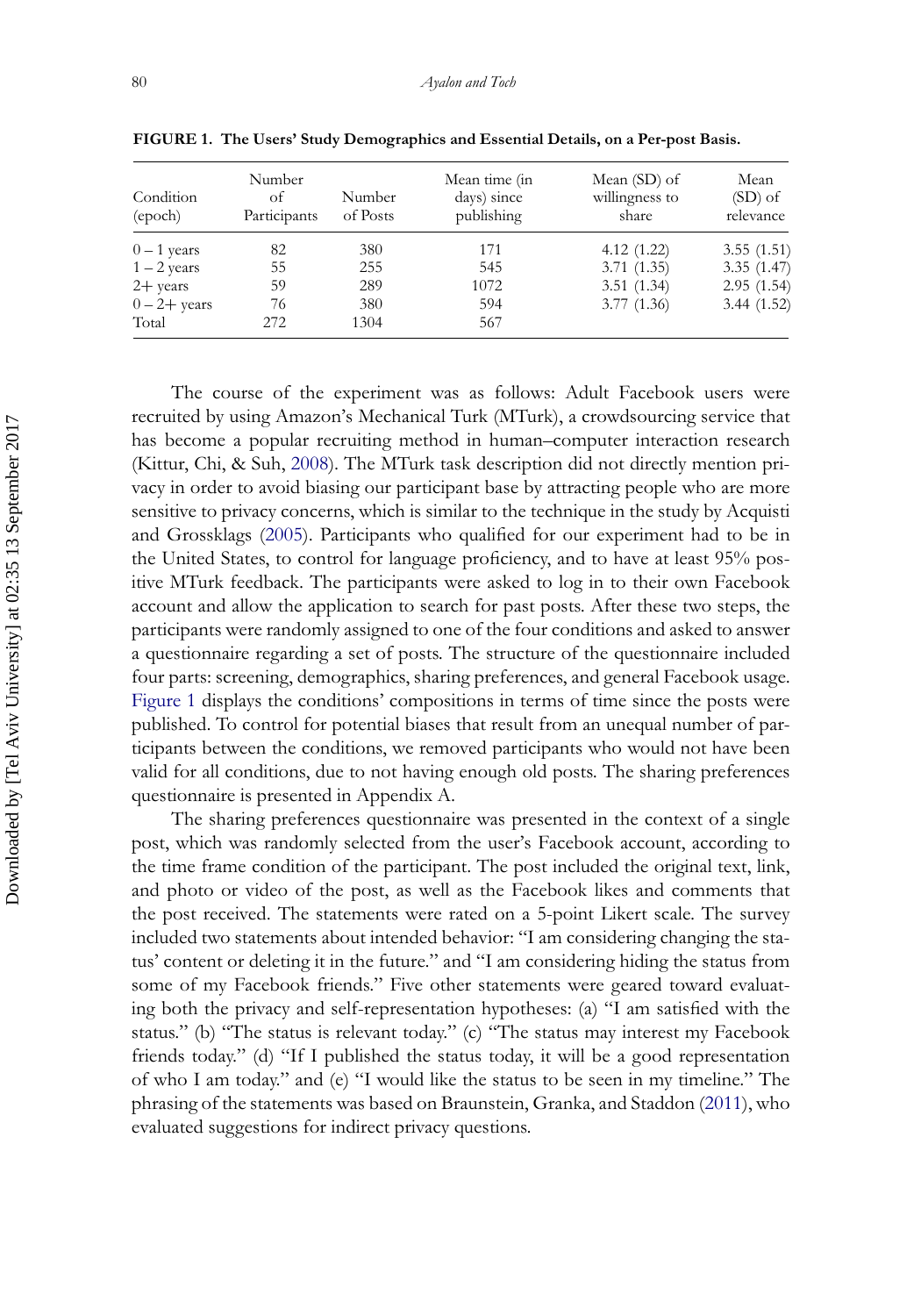The questionnaire also included questions that elicited further descriptions of posts that would be used as control variables. The participants were asked to categorize the post's content, which was found to be a factor that affected sharing preferences (Wang et al., [2011;](#page-26-2) Zhao et al., [2013\)](#page-26-1). Participants were able to choose only one option; the phrasing was "the status mostly includes": with the following possible answers, for example: general information about themselves, a post from a Facebook application, expression of personal feelings, information about other people. More possible answers can be found in Appendix A. Next, participants were asked to report their current social circle status and life changes that relate to the post. The social circle question was phrased as follows: "Review the people who commented or liked or shared the status. What best describes your relationship with them today?" The following are several possible answers: "I am in touch with few of them." and "I am in touch with all of them." The last questions in this section surveyed the existence of life changes. The participants were asked to rank their agreement with the following statements, which reflect the major personal and professional life changes that they experienced: (a) "Since publishing the post, I had major changes in my personal life (new relationship, new baby, moved to a new town or state, etc.)." and (b) "Since publishing the post, I had major changes in my professional life (switched to a new job, finished college, etc.)."

Along with collecting the participants' answers, the application automatically collected additional information about the participants and about the posts, including the number of likes, the number of comments, the date of publication, the post's type (status, link, video, photo, geographical check-in), and the privacy settings for the post (i.e., with whom the post was shared). The application collected information about the participant's number of Facebook friends. The post's content type, content category, its privacy settings, and the user's demographic information were later used as control variables. Except for the post's privacy settings, these variables were later treated as covariates. The post's privacy settings did not always exist; therefore, we excluded this variable from the model.

We recruited adult Facebook users through Amazon's MTurk. We screened for participants who were 18 or older and had been Facebook users for at least 2 years. We ran the experiments in 11 separate batches in order to facilitate the recruitment of an appropriate amount of participants. When combining these batches of experiments, the average payment for completing the survey was \$0.65. There were slight variations in payment for different MTurk batches in an effort to find a reasonable compensation rate, ranging from \$0.60 to \$0.70 per survey. The survey took approximately 23 min to complete (*Mdn* = 8.35 min), and our compensation rate was approximately \$1.50 an hour, which is higher than the median hourly reservation wage (Horton & Chilton, [2010;](#page-24-12) Paolacci, Chandler, & Ipeirotis, [2010\)](#page-25-15). In regard to gender, 61% of the participants were female, 38% were male, and two participants did not reveal their gender  $(1\%)$ . Eighty-four participants were between the ages of 18 and 24  $(31\%)$ , 119 participants were between the ages of 25 and 34 (43%), 60 participants were between the ages of 35 and 54 (22%), and nine participants were 55 or older (4%).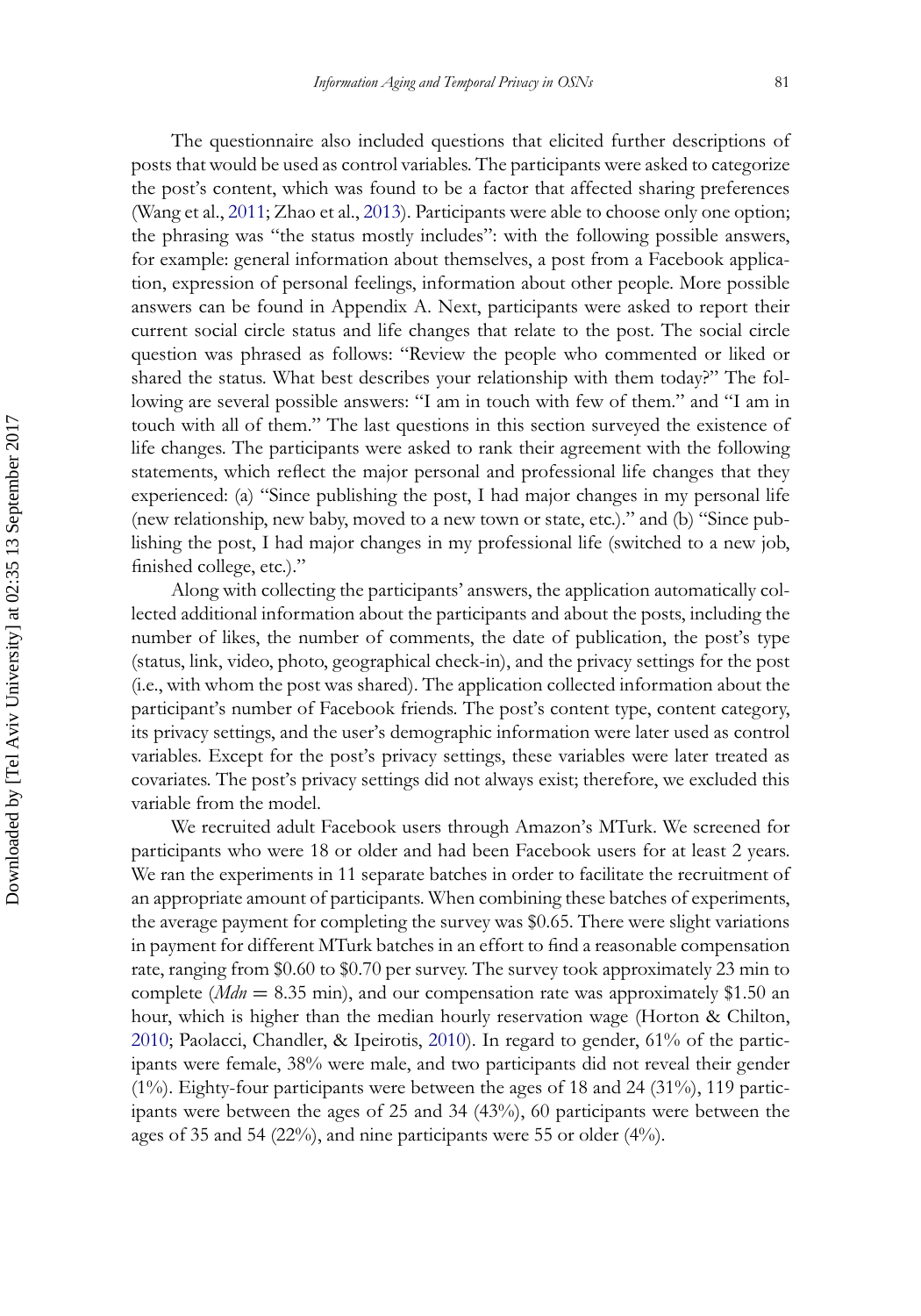To determine whether our participants carried out the task according to the instructions, we used a double question screening task (Downs, Holbrook, Sheng, & Cranor, [2010\)](#page-24-13) and paid attention to inconsistencies between similar questions. As a result, we removed the data of three participants. Due to differences in the number of participants between the conditions, we ensured unbiased selection by removing from all conditions those participants who reported having a Facebook account for approximately 2 years (22 participants). Thus, the remaining participants reported having their Facebook account 3 years or more. Sixty-three posts were removed as a result of a fault in identifying the time span; these posts were found in our data verification process carried out before the analysis. After checking the answers and filtering out empty and arbitrary answers, we removed 241 posts out of 1,545 total posts and the data of 37 participants out of 309 total participants.

#### **3.2. Data Analysis**

Our data included repeated measures by the same participant. Therefore, we employed a linear mixed effect (LME) analysis to take into account the random effects in our model (Winter, [2013\)](#page-26-3). We tested all of the dependent variables for normal distributions, according to the Shapiro-Wilk test, and found that none of the variables were distributed normally ( $p < .001$ ). However, the LME analysis has been shown to be robust and effective, even with non-normal, nonparametric variables (Howell, [1997,](#page-25-16) p. 321). We performed several LME analyses and used the posts' and participants' covariates. In the Results section, we compare the full model to the null model. The null model included the covariates, and the full model included the explored variables in addition to the covariates. The *p* values were obtained by likelihood ratio tests of the full model with the effects and were compared to the null model.

In addition to the LME analyses, we performed several other tests when analyzing the impact of time over willingness to share. To directly compare the groups in the different conditions, we first averaged each participant's score that was created by the repeated measures, which allows us to test the data on the basis of the participant and create independent observations. We used three nonparametric tests, which were based on the type of analysis: (a) The Spearman correlation test was used to test correlations (marked as  $\rho$  in the Results section); (b) the Kruskal-Wallis rank sum test was used to compare the results between groups (marked as H); and (c) the Siegel and Castellan [\(1988\)](#page-25-17) test, which is a post hoc test that finds which groups are significantly different, was used after performing the Kruskal-Wallis test. We present the effect size for each significant comparison by using the following formula:  $r = \frac{z}{\sqrt{n}}$ , where 0.1–0.3 reflects a small effect size, 0.3–0.5 reflects a medium effect size, and greater than 0.5 reflects a large effect size. The data were analyzed using *R*, with the pgirmess package (Giraudoux, [2014\)](#page-24-14) being used to perform a Siegel and Castellan post hoc test, and the lme4 package (Bates, Maechler, Bolker, & Walker, [2014\)](#page-23-5) being used for the LME analysis.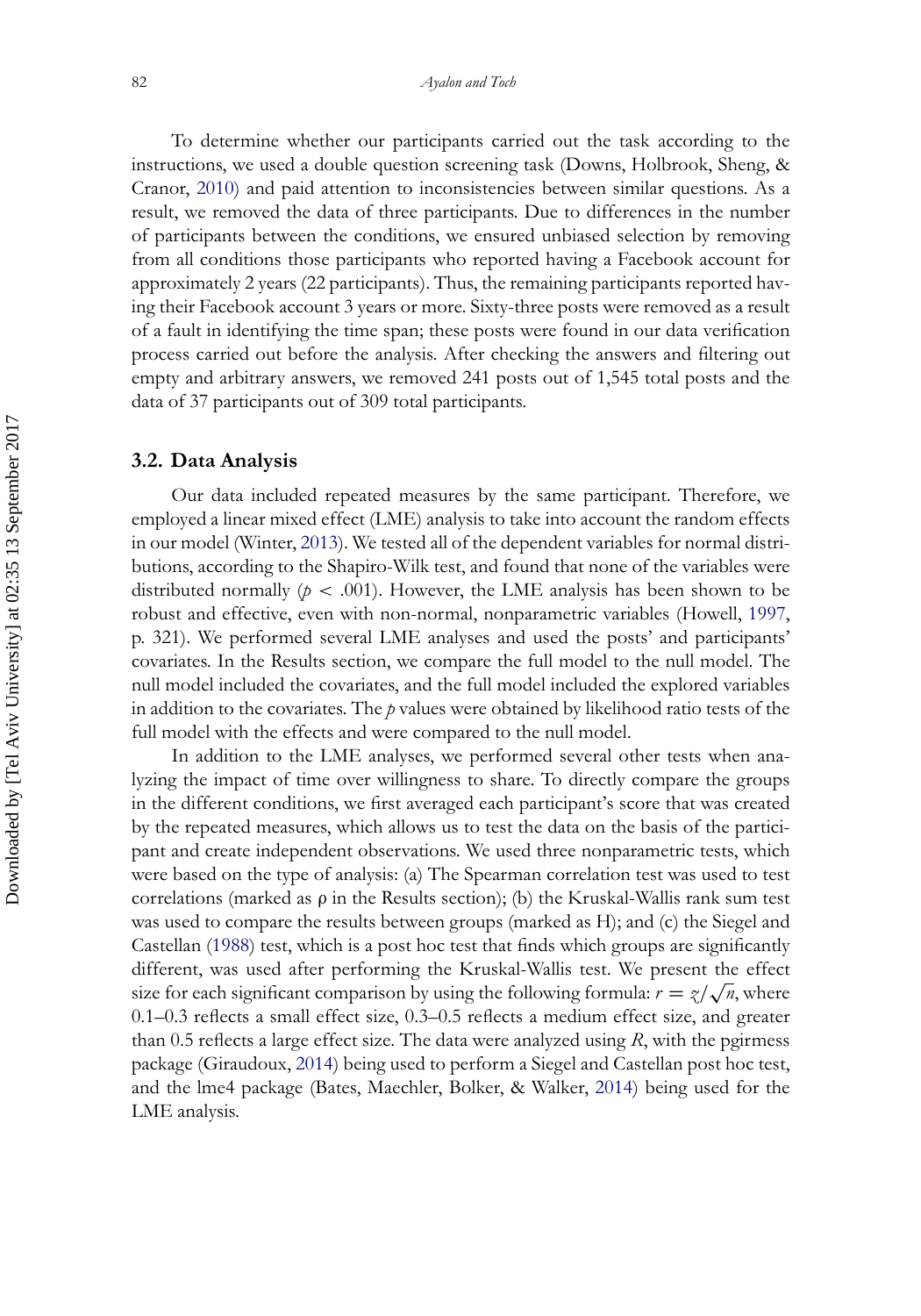#### **4. RESULTS**

#### <span id="page-11-1"></span>**4.1. Impact of Time**

We begin our analysis by examining the relationship between the participants' willingness to share their published posts and the time that has passed since the original publication date. For each post, the participants were asked to rank on a scale from 1 to 5 their agreement with the following statement: "I would like the status to be seen in my timeline." We regard their answer as their willingness to share. After averaging each participant's willingness score, the Kruskal-Wallis test was used and reveals that there is a significant difference in the willingness to share between the conditions (epochs;  $H = 15.82$ , 2 *df, p* < .001). A Siegel and Castellan post hoc test shows a significant difference between the following pair of conditions: 0–1 year and more than 2 years  $(p < .05,$  effect size  $r = .315$ ). The median scores and interquartile range (IQR) for willingness to share, for all of the groups, from the 0–1 condition to the 2+ condition, are as follows, respectively: 4.2 ( $IQR = 1.4$ ), 3.6 ( $IQR = 1.4$ ), and 3.4 ( $IQR = 1.4$ ). Over the 2 years, willingness to share decreases by approximately 20%, with a declining curve that reveals a decrease of 15% in the 1st year and a 5% decrease in the 2nd year. [Figure 2](#page-11-0) depicts the regression curves of willingness to share versus time, based on the entire data set (all of the epochs, including the control group). We created a regression curve that reflects the averaged willingness to share score per participant by using the loess-smoothing method. The colored region reflects a 0.95 confidence interval.

We perform an LME analysis of the relationship between willingness to share and the time that has passed since the post was published. We find a significant difference between our full model, which contains the effects of the epochs, and the null

#### <span id="page-11-0"></span>**FIGURE 2. Willingness to currently share facebook information versus the time that has passed since the information's first publication (in days).**



*Note.* **The model is calculated based on the average for each participant.**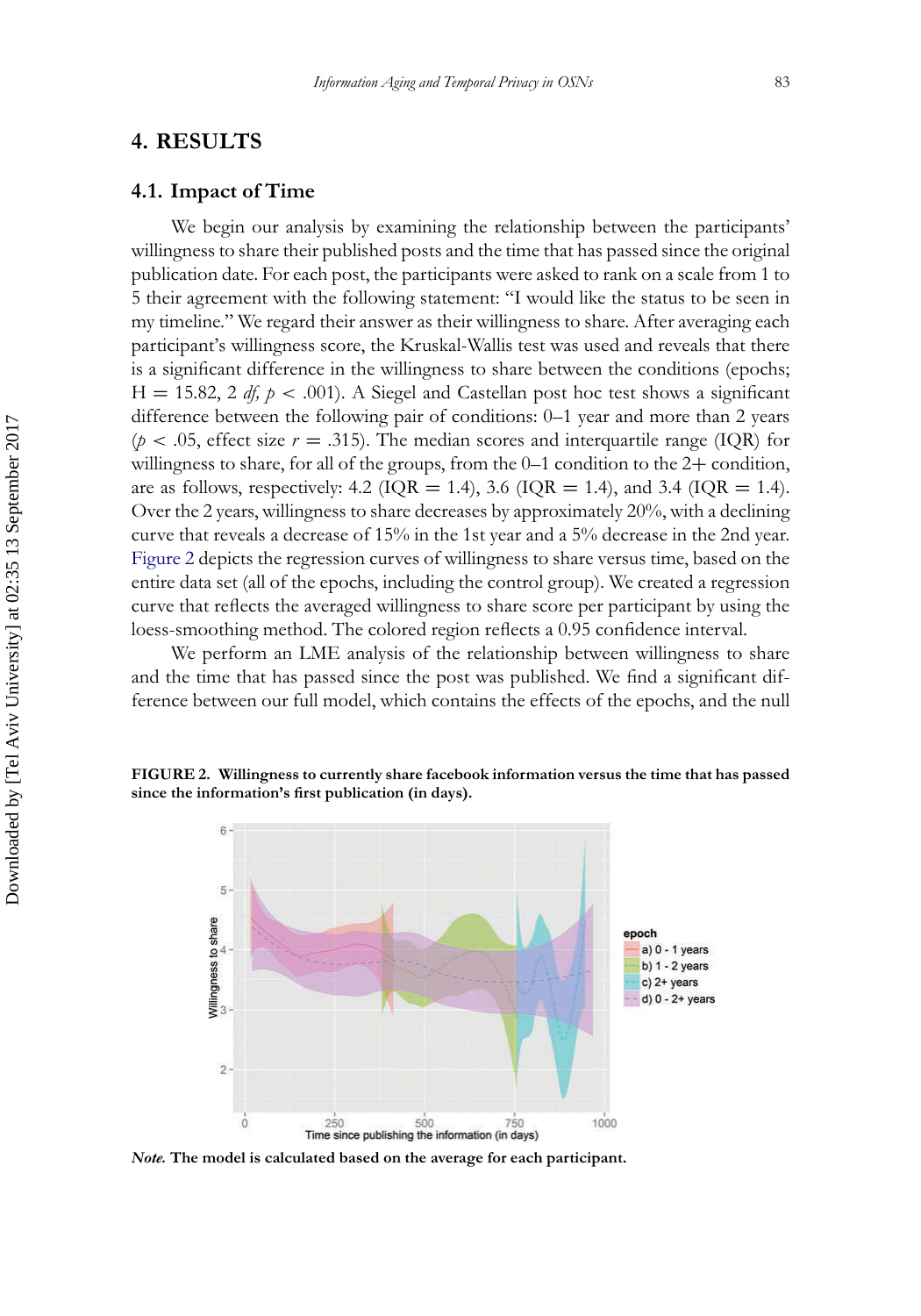model, which does not contain the effects ( $p = .021$ ). The overall marginal  $R^2$  of the full model is 0.143. In the fixed effects level, we find that the epoch from which the posts were fetched significantly affected the willingness to share in both conditions: (a) 1–2 years compared to 0–1 year (β = -0.303,  $p = .052$ ) and (b) 2+ years compared to 0–1 year ( $\beta = -0.421$ ,  $\beta = .008$ ), which shows that willingness to share decreases between the epochs. In regard to the postrelated covariates, participants who were in touch with all of those who had commented on or liked the post were more willing to continue to share it, when compared to those who were not in touch with any of those people ( $\beta = 0.363$ ,  $p = .05$ ). As detailed in [Figure 3,](#page-16-0) other significant factors included the category of content, in which personal content (i.e., feelings and political views) were found to have a greater impact on willingness to share. The content categories are compared to a baseline category (posts published by Facebook's third-party applications on behalf of the user), which was included at the overall variability (intercept). The number of likes has a significant but weak positive effect on the willingness to share. Other covariates did not have a significant effect: the type of posts (i.e., link, photo, or video), the number of comments, and the participant's age and gender.

The decrease in willingness to share occurs in all conditions, as well as in the control group. To verify this result, we performed correlation tests to ensure similar results of the willingness to share between the three conditions when compared to the control group. The decrease in willingness to share over time, in terms of the correlation test, when using the three epochs' data is represented by  $\rho = -0.302$  ( $p < .0001$ ). When performing a correlation test by using the control group's data, the results show a decrease as well that is slightly more moderate:  $\rho = -0.261$  ( $p = .023$ ). This provides additional validation to the participant assignment process, providing additional strength to the claim that time since publishing the information is the separator between the conditions.

However, preferences do not translate into declared behavior, rejecting our fifth hypothesis. We asked the participants about their intended behavior in regard to deleting and hiding the post in the future. The phrasings of the statements were as follows: (a) "I am considering changing the status' content or deleting it in the future." and (b) "I am considering hiding the status from some of my Facebook friends." For both cases, we performed an LME analysis. However, we could not draw conclusions about these variables, as the full models were not significantly different from the null model. Therefore, we performed Kruskal-Wallis analyses, and for both cases we did not see significant differences between the conditions. A possible reason for this result could be the multiple roles of past posts, which sometimes serve as part of a "Personal Region" (Zhao et al., [2013\)](#page-26-1) and sometimes as part of an "Exhibition Region." This dual role could explain users' unwillingness to commit to changing the post's content or privacy settings. The difficulties users face in controlling their OSN privacy (Bernstein et al., [2013;](#page-23-0) Madejski, Johnson, & Bellovin, [2011\)](#page-25-18) can also explain why users are unlikely to make changes to their content sharing settings.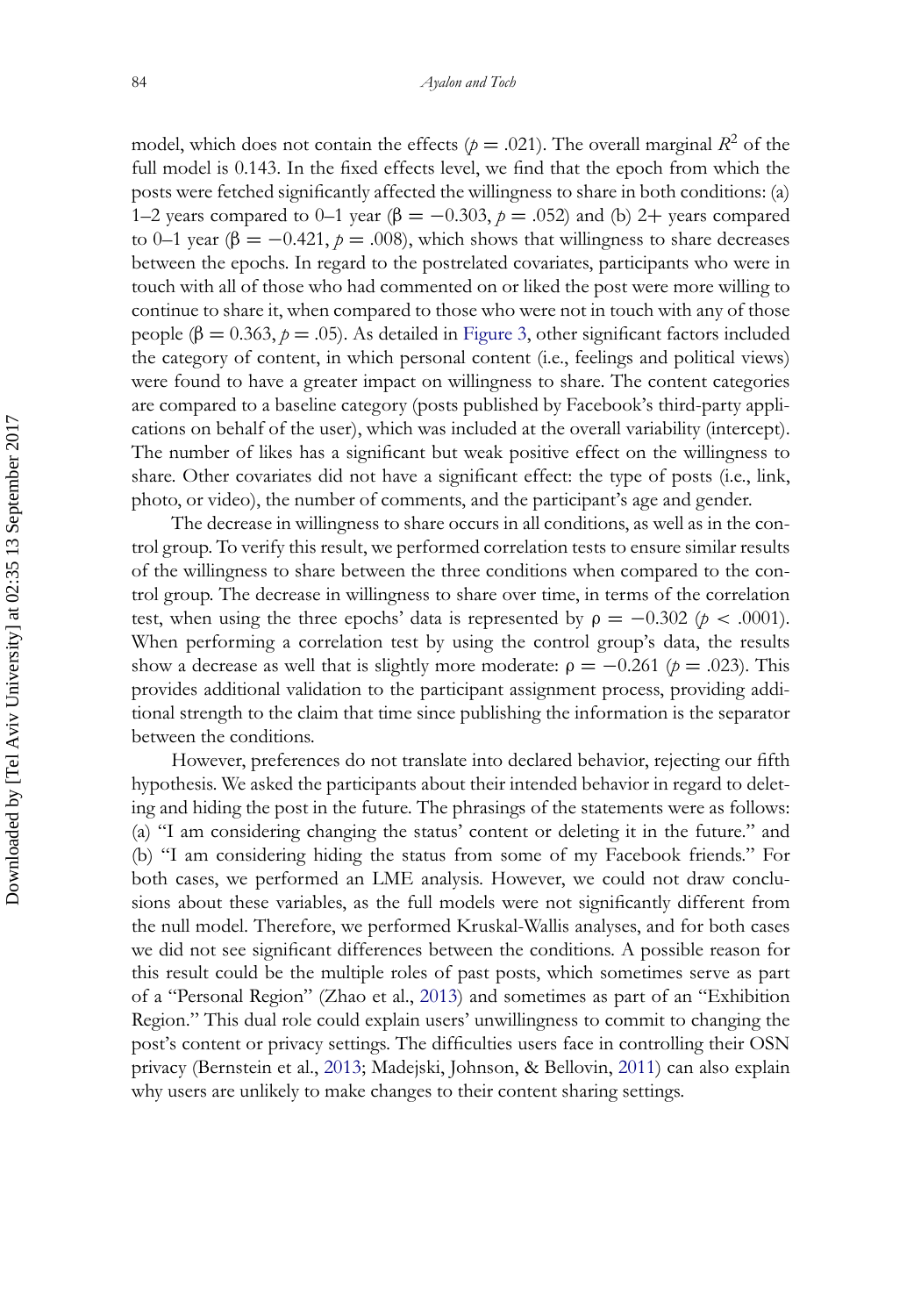|                                   | $\beta$  | SE    | t Value  | Pr(> t ) |
|-----------------------------------|----------|-------|----------|----------|
| (Intercept)                       | 3.382    | 0.472 | 7.165    | < 0.001  |
| Epoch: $1 - 2$ years              | $-0.303$ | 0.155 | $-1.958$ | 0.052    |
| Epoch: 2+ years                   | $-0.421$ | 0.158 | $-2.660$ | 0.008    |
| Changes occurred                  | $-0.159$ | 0.114 | $-1.395$ | 0.163    |
| Type: Check-in                    | $-0.546$ | 0.457 | $-1.194$ | 0.233    |
| Type: Link                        | 0.132    | 0.339 | 0.389    | 0.698    |
| Type: Photo                       | 0.097    | 0.336 | 0.288    | 0.774    |
| Type: Status                      | $-0.295$ | 0.345 | $-0.855$ | 0.393    |
| Who comment: All                  | 0.363    | 0.185 | 1.966    | 0.050    |
| Who comment: Few                  | $-0.292$ | 0.232 | $-1.259$ | 0.208    |
| Who comment: Most                 | 0.180    | 0.195 | 0.925    | 0.355    |
| Who comment: No one commented     | $-0.239$ | 0.178 | $-1.338$ | 0.181    |
| Who comment: Some                 | 0.063    | 0.224 | 0.282    | 0.778    |
| Age: $25 - 34$                    | 0.023    | 0.146 | 0.158    | 0.875    |
| Age: $35+$                        | 0.159    | 0.171 | 0.929    | 0.354    |
| Gender: Male                      | $-0.165$ | 0.128 | $-1.292$ | 0.198    |
| Gender: Unspecified               | $-0.296$ | 0.862 | $-0.344$ | 0.732    |
| No. of likes                      | 0.035    | 0.013 | 2.692    | 0.007    |
| No. of comments                   | $-0.028$ | 0.017 | $-1.637$ | 0.102    |
| Content: Feelings                 | 0.833    | 0.264 | 3.151    | 0.002    |
| Content: General self-information | 0.833    | 0.261 | 3.190    | 0.001    |
| Content: Other                    | 0.608    | 0.259 | 2.351    | 0.019    |
| Content: Other people             | 0.652    | 0.279 | 2.337    | 0.020    |
| Content: Political view           | 0.794    | 0.365 | 2.178    | 0.030    |
| Content: Product                  | 0.544    | 0.300 | 1.813    | 0.070    |
| Content: Question                 | $-0.041$ | 0.504 | $-0.082$ | 0.935    |
| Content: Relationship             | 0.749    | 0.302 | 2.484    | 0.013    |
| Content: Request                  | $-0.749$ | 0.502 | $-1.491$ | 0.136    |
| Content: Work                     | 1.136    | 0.360 | 3.158    | 0.002    |

**FIGURE 3. Linear Mixed Effect Model That Is Used for Predicting Willingness to Share,**  $R^2 = 0.143$ .

#### <span id="page-13-0"></span>**4.2. Relevancy and Representation**

To find nuanced explanations of longitudinal sharing, we analyze the participants' approaches toward different aspects of the historical post. We asked the participants about their satisfaction with the post and its relevancy. They were asked to rank their agreement with the following statements on a scale from 1 to 5: "I am satisfied with the status" (Satisfaction) and "The status is relevant today" (Relevancy). We performed LME analysis per each variable. For Satisfaction, the full model and the null model are not significantly differed. For Relevancy, the difference between the models is significant ( $p = .009$ , full model marginal  $R^2 = .131$ ). The model shows a significant effect between the most recent epoch, 0–1 years, and the oldest one, 2+ years ( $\beta = -0.56$ ,  $p = .002$ ), showing that a post becomes less relevant with time. The entire model is represented in Appendix B.

Further analyses revealed that a post's irrelevancy has a major effect on sharing preferences. In a separate question, we asked about why a participant would consider hiding a post: "If you are considering hiding the status from your Timeline, what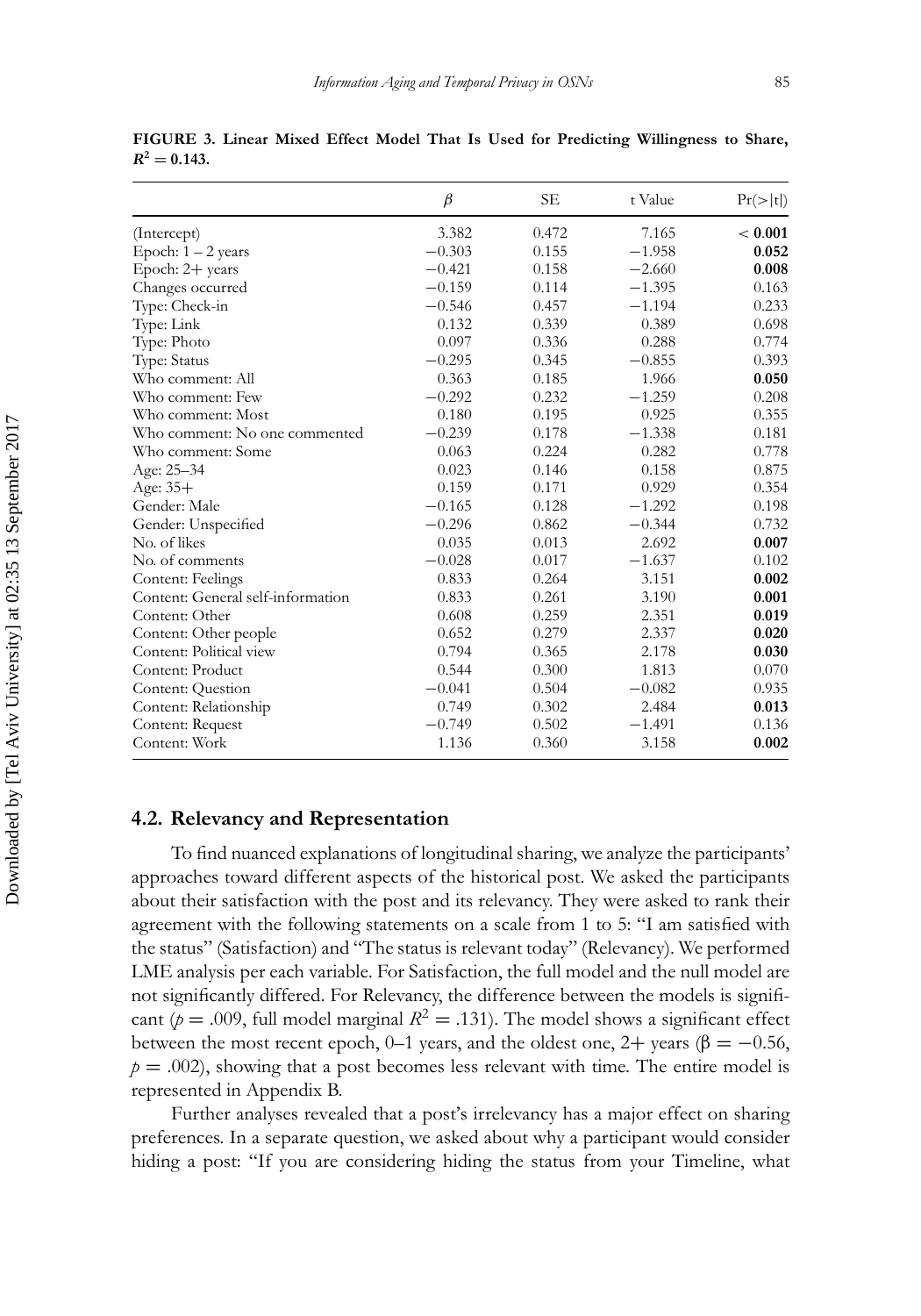would be the main reason?" The results pointed to irrelevancy as the major reason. In 284 posts of 1,304 total posts (22%), the participants stated that they would consider hiding the post. In 63% of those cases, participants chose irrelevancy as the main reason. A second reason was a change in the participants' point of view since they published the post (38 of 284, or 13%). Other reasons were as follows: the content seems inappropriate (9%), the content can offend the participant's friends (5%), and "other"  $(10\%)$ .

We compare the relevancy of the post to its audience and the relevancy of the post to the poster, meaning the one who published it. We explore whether one aspect of relevancy is affected differently by the impact of time. To test our first and second hypotheses, we test the following participants' perceptions regarding the following issues: (a) *Self-representation*: The participants were asked whether the post is a good representation of them ("If I were to publish the status today it would be a good representation of who I am today.") and (b) *Friends' interest*: We asked the participants whether they think that their Facebook friends would find the post interesting ("The status may interest my Facebook friends today.").

We use two LME analyses to study these aspects. In the self-representation analysis, we find a significant difference between our full model and the null model ( $p = .013$ , full model marginal  $R^2 = .132$ ). The model, presented in Appendix C, shows a significant effect between the most recent epoch of 0–1 years and the oldest one,  $2+$  years ( $\beta = -0.507$ ,  $\rho = .003$ ), which shows that a post becomes less representative over time. The post's type significantly affected self-representation in one case, with check-ins being perceived as less representative. Self-representation was higher for posts that had more likes ( $\beta = 0.056$ ,  $p < .001$ ), and it was generally higher for older participants who were age 35 or older ( $\beta = 0.501$ ,  $\beta = .008$ ). The category of content was found to be significant as well, with content related to personal aspects significantly affecting self-representation. Content related to nonpersonal aspects, such as opinions on products, may point to a less personal post; therefore, their impact over either self-representation or willingness to share is weaker. Other fixed variables were not significant: the relationship between the post's publisher and those who commented on the post, the number of comments for the post, and the participant's gender.

The friends' interest LME results are similar to those for self-representation. Here, we also find a significant difference between our full model and the null model  $(p = .003$ , full model marginal  $R^2 = .163$ ). In the fixed effects level, the model reveals a significant effect between the most recent epoch and the oldest one (β = -0.590,  $p = .001$ , which demonstrates that a post becomes less interesting to the participant's friends over time. Other fixed effect results are similar to the self-representation LME and are presented in Appendix D.

[Figure 4](#page-15-0) depicts the relationship between relevance, self-representation, and friends' interest. Generally, the variables are strongly correlated and decline over time. As a post ages, participants perceive it as being less representative of themselves, less relevant, and less interesting to their friends. We also find positive correlations between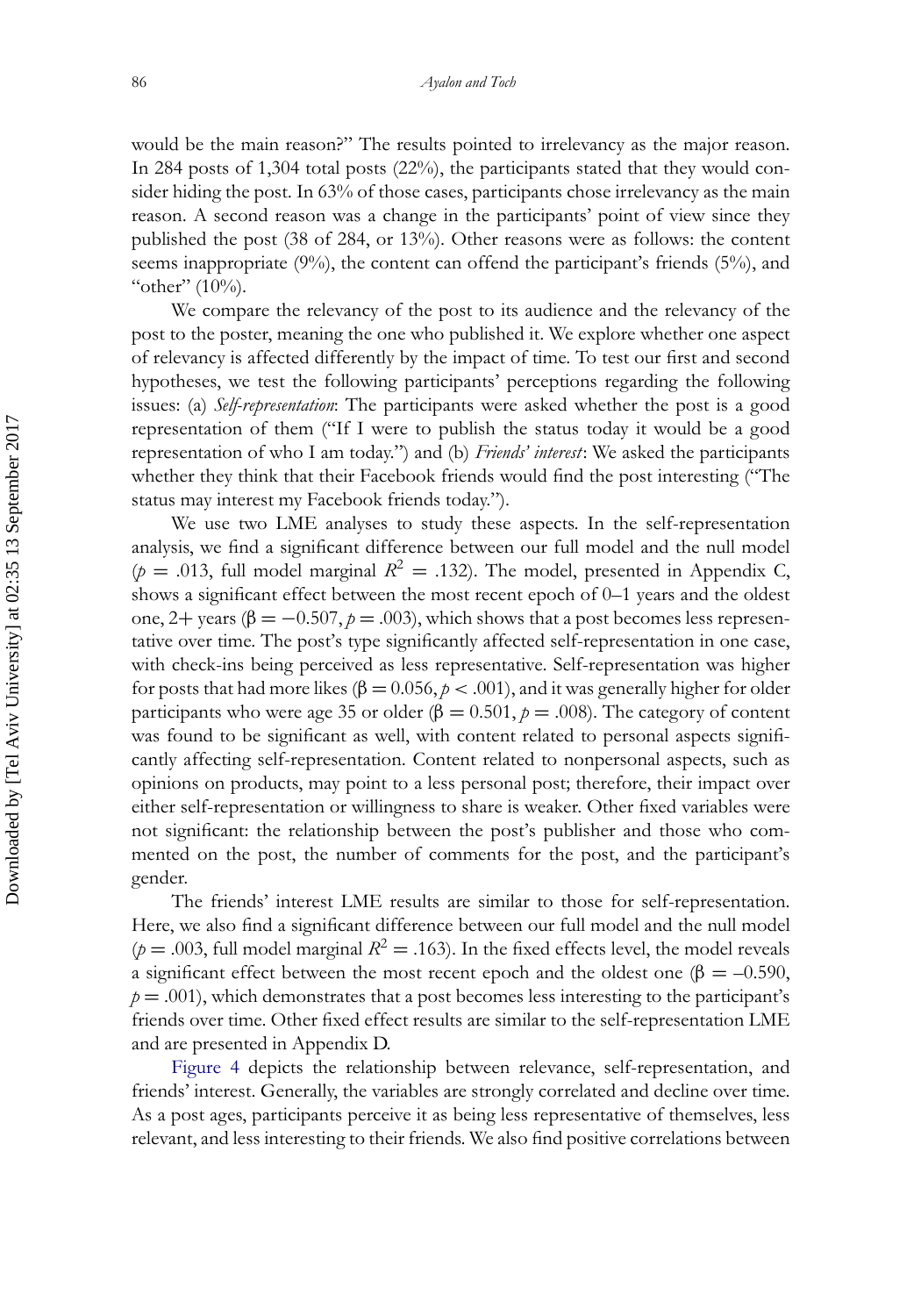

<span id="page-15-0"></span>**FIGURE 4. The mean scores for friends' interest, the post's relevancy, and self-representation versus the time that has passed since the post was first published (in days).**

willingness to share and all of these variables (relevance:  $\rho = 0.6$ , self-representation:  $\rho = 0.672$ , friends' interest:  $\rho = 0.652$ ;  $p < .0001$ ). Our results provide additional validation to our (Ayalon & Toch, [2013\)](#page-23-2) and Bauer et al.'s [\(2013\)](#page-23-3) previous results and, more importantly, offer nuances for the quantification of the rate of decline. Among these variables, the rate of decline is either the same or weaker for the 1st year and becomes larger during the 2nd year. For relevancy and friends' interest, the rate of decline for both the 1st and 2nd year is approximately 9% and 14%, respectively. For self-representation, the rates are 6% for the 1st year and 14% for the 2nd year. Relevancy, self-representation, and friends' interest decline in a steady or in an increasing rate, unlike willingness to share, for which the rate of decline weakens over time.

#### **4.3. Social Circles**

In the next set of results, we examine the relationship between social circles and impact on sharing perceptions. For each post, we asked the participants to examine those who had commented or liked the post and to choose the best description of the relationship between themselves and these people. The exact phrasing was "Please review the people who commented or liked or shared the status. What best describes your relationship with them today?" The answer was given on a scale that ranged from *I'm not in touch with them* to *I'm in touch with all of them* and included the following options: few, some, and most. The objective of this question is to explore the relationship between the audience of the post and the post's publisher. Moreover, as Gilbert and Karahalios [\(2009\)](#page-24-15) showed, tie strength is correlated with OSN interaction. Therefore, analyzing the changes in the relationship with stronger relations might be more meaningful than with other Facebook friends. As presented in the first LME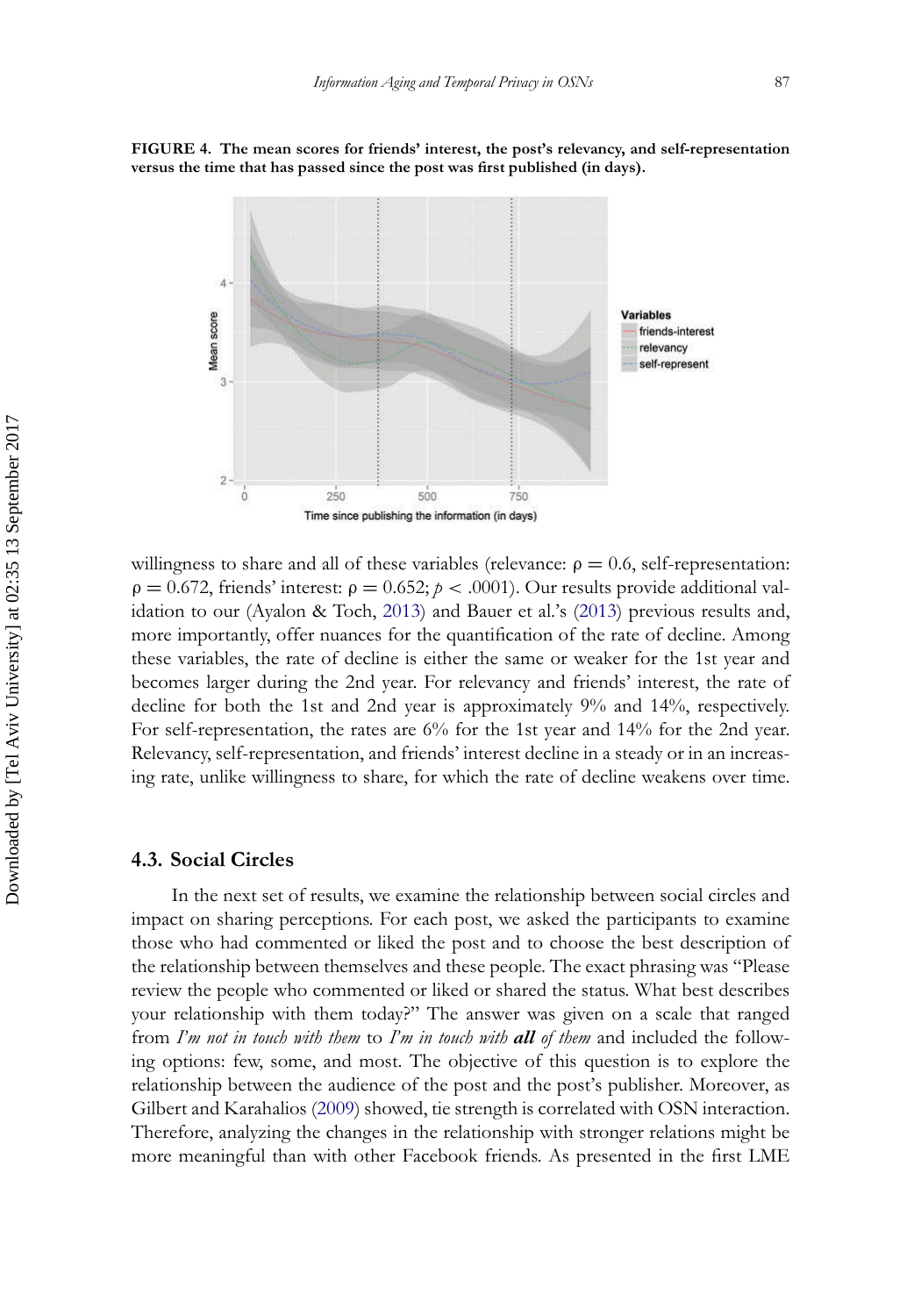analysis in [Section 4.1,](#page-11-1) [Figure 3,](#page-16-0) we found that only one relationship type was significant. When the participant is in touch with all of those who commented or liked the post, he or she is more willing to share a post than when he or she is not in touch with any of them (β = 0.363, *p* = .05).

#### **4.4. Impact of Participants' Age**

In our fourth hypothesis, we aim to understand the relationship between the user's age and the impact of time. Accordingly, the participants were divided into three age groups: 18–24, 25–34, and 35 years old or older. We united the two groups 35–54 and 55 years or older into one group in order to create groups that are similar in size (see [Section 3.1\)](#page-7-0). We hypothesized that younger users would be more affected by the impact of time than older users. We performed the LME analyses in which we fixed the age group per each analysis. However, because one model out of three was significant, we could not draw a conclusion that refers to the impact of time per each age group. Therefore, we performed a post-priori correlation test per each age group. The tests show a significant decrease in willingness to share over time for the first two age groups (18–24: ρ = −0.297, *p* = .006; 25–34: ρ = −0.320, *p* < .001). For the third age group (35 years or older), we did not find a significant correlation ( $\rho = -0.172$ ,  $p = .154$ , leading us to conclude that older users are less affected by the impact of time. [Figure 5](#page-16-0) demonstrates the difference between the age groups by showing that the decrease in willingness to share is steeper for the younger participants.

<span id="page-16-0"></span>**FIGURE 5. Willingness to share, plotted by three age groups, versus the time that has passed since the post was first published (in days).**



*Note.* **The model is calculated based on the participant's average willingness to share score.**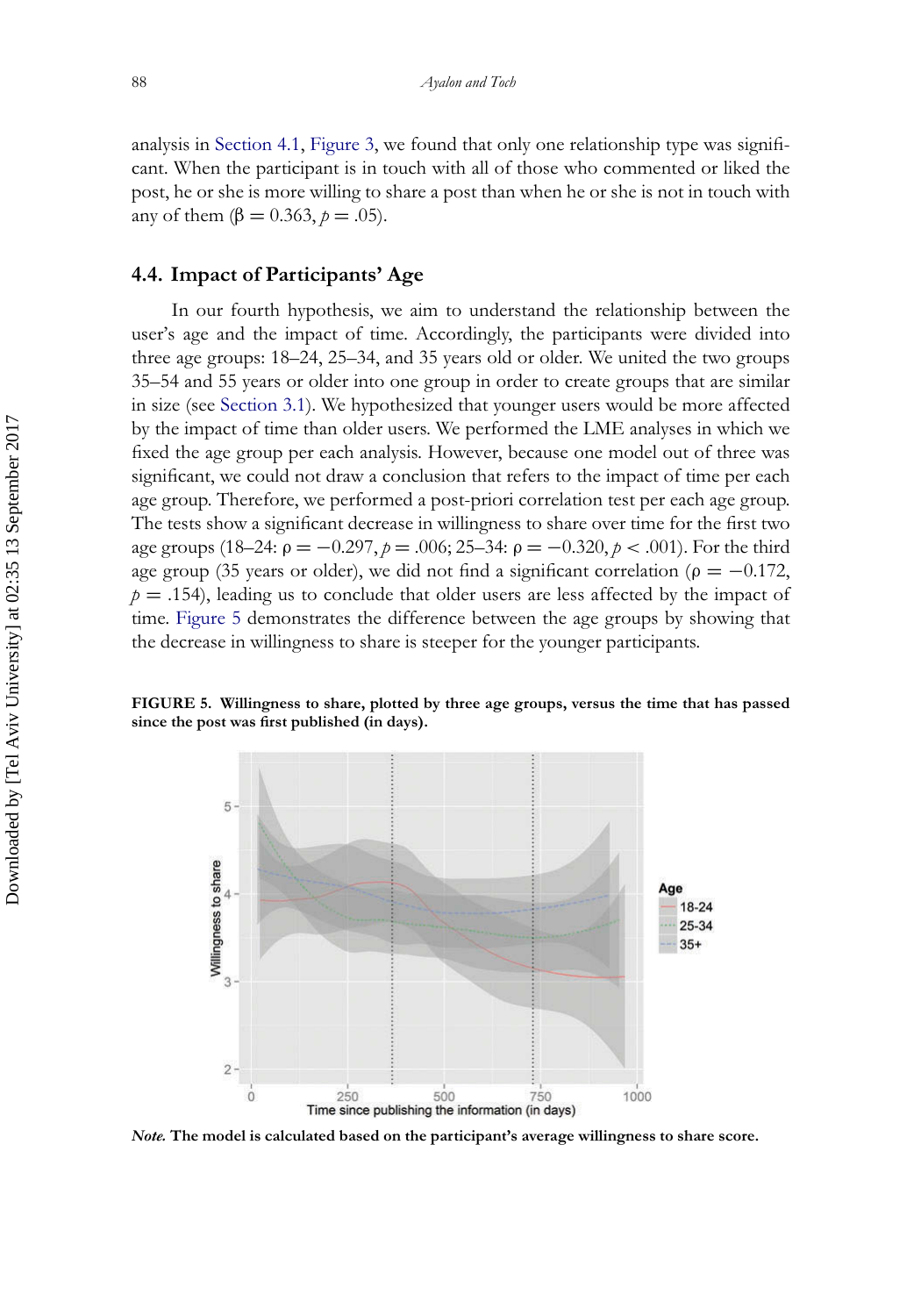#### **4.5. Life Changes**

Last, we investigate our third hypothesis, in which we explore the impact of life changes on willingness to share. The participants were asked to rank from 1 to 5 their agreement about the occurrence of major life changes since the post was published with regard to two separate statements: (a) "Since publishing the post I had major changes in my personal life (new relationship, new baby, moved to a new town or state, etc.)" and (b) "Since publishing the post I had major changes in my professional life (switched to a new job, finished college, etc.)." We find a strong positive correlation between the number of life changes and time (personal life changes:  $\rho = 0.464$ ,  $p < .001$ ; professional life changes:  $p = 0.398$ ,  $p < .001$ ). We created two groups by combining the two statements and categorizing posts into a group in which *changes occurred* and a group in which *no changes occurred* . When controlling for the age group, life changes occurrence has a significant effect on willingness to share.

We performed three separate LME analyses, in which we fixed the age group per analysis, testing the interaction effect of life changes and age on willingness to share. Only in the case of the second age group (25–34) did we find a significant difference between the full model and the null model ( $p = .034$ ). The overall marginal  $R^2$  of the full model is .195. The model shows that when life changes occurred, the willingness to share decreases ( $\beta = -0.370$ ,  $p = .034$ ). Other significant covariates were number of likes and several content categories. In this analysis time was found insignificant.

To explore both the difference founded between the age groups and the relationship between age and life changes, we performed another post hoc analysis. We assumed that older users might have a smaller number of major changes that recently occurred, and therefore time may have a weaker effect on willingness to share for this group. For example, events that are related to changing social circles, such as graduation, have a higher chance of occurring in the more distant past for this group. Per each life changes type, personal and professional, we performed a Kruskal-Wallis test between the age groups, checking whether younger users experience more life changes. For both types the results show significant differences between the age groups, with more life changes occurring for younger users (professional:  $H = 13.585$ , 2 *df, p* = .001; personal: H = 19.985, 2 *df, p* < .001). For both life changes types, post hoc Siegel and Castellan [\(1988\)](#page-25-17) tests show a significant difference between the youngest users (18–24) and the oldest users (35 or older) and between the medium-age users (25–34) and the oldest users (professional:  $18-24$  and  $35+$ :  $p < .05$ ,  $r = .284$ ; 25–34 and 35+: *p* < .05, *r* = .205; personal: 18–24 and 35+: *p* < .05, *r* = .356; 25–34 and 35+:  $p < .05$ ,  $r = .215$ ). For professional life changes, the median life changes scores, from the youngest users (18–24) to the oldest (35 or older), are 3.0  $(IQR = 2.688), 2.2$   $(IQR = 2.7),$  and 1.0  $(IQR = 1.9)$ . For personal life changes, the median life changes scores, from the youngest users to the oldest, are 3.2 ( $IQR = 2.2$ ), 2.4 (IQR  $=$  2.8), and 1.25 (IQR  $=$  2). Also, the LME analysis that is described in [Section 4.2](#page-13-0) (Appendices C and D) shows that older participants perceive posts as more representative and as more interesting to friends than do younger users (representative:  $β = 0.501, p = .008$ ; friends' interest:  $β = 0.437, p = .02$ ).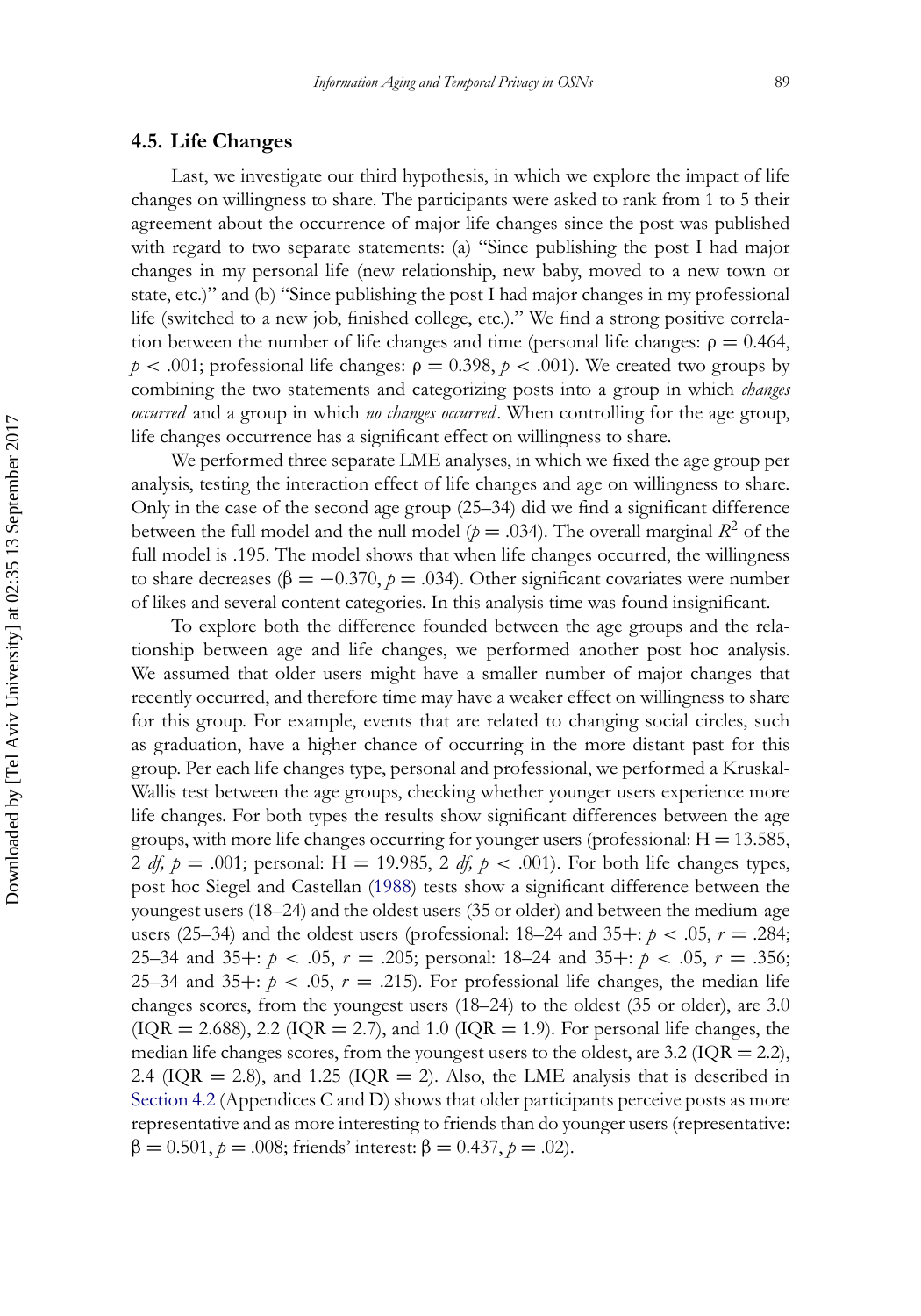## **5. DISCUSSION**

The aim of this study was to evaluate retrospective privacy in OSNs in an experimental setting that included multiple years of retrospective analysis. In our study, we examined long-term sharing through the lens of privacy, self-representation, performance, and social dynamics. Our findings show that within the framework of retrospective assessment of old OSN content, time has a negative influence on the user's social circle's interest in the content and the content's relevancy (Hypothesis 1). In particular, the relevancy of historical information, or how well the user's social network relates to the content, positively influences the likelihood that a user would like to share it (Hypothesis 2). We show that life changes are correlated with a lower likelihood of sharing (Hypothesis 3) but with a relatively weak effect, which is significant only for participants from the second age group (25–34). Our findings suggest that younger users—who have more frequent changes in life—are more sensitive to temporal effects than older users and are less likely to share older posts (Hypothesis 4). However, we see that preferences are not easily translated into intentions, and although we saw that users report higher intentions to change or hide older information, the results were not significant (Hypothesis 5).

Our findings show that 93% of our participants were willing to share a recent post on Facebook (i.e., averaged willingness to share score was 3 or higher), 85% were willing to share a post that was published between 1 year and 2 years ago, and 75% were willing to share a post that was published 2 years ago or earlier. These results strengthen previous observations by Zhao et al. [\(2013\)](#page-26-1), Ayalon and Toch [\(2013\)](#page-23-2), and Bauer et al. [\(2013\)](#page-23-3) by adding a between-subjects empirical analysis, in which time is controlled and the retrospection period is up to 3 years long. Our results provide additional support to these previous findings, but with a larger effect: Compared to our previous study (Ayalon & Toch, [2013\)](#page-23-2), in which we found a correlation coefficient of  $ρ = -0.19$  between time and willingness to share, in this study we find a coefficient of  $\rho = -0.302$ , with a comparable time span, statement phrasing, and analyses. We believe that the difference is mainly due to the random assignment to epochs and the between-subject design. More importantly, our findings show that the effect of time is not constant and linear. Rather, the effect of time on privacy approaches and willingness to share declines by 15% at the 1st year and by 5% at the 2nd year. It is the opposite case for self-representation, in which the decline rate increases at the 2nd year: 6% decline rate for the 1st year and 14% for the 2nd year. The validity of these results relies on both the random assignment to epochs and the random assignment of posts in each epoch.

#### **5.1. Theoretical Discussion**

Why have participants changed their sharing preferences? The analysis indicates two possible explanations: *staleness* and *anachronism*. In 42% of the surveyed posts from the 2+ years condition, we witness information staleness: A post with information that was 2 years old or older was defined as irrelevant by the participants, which significantly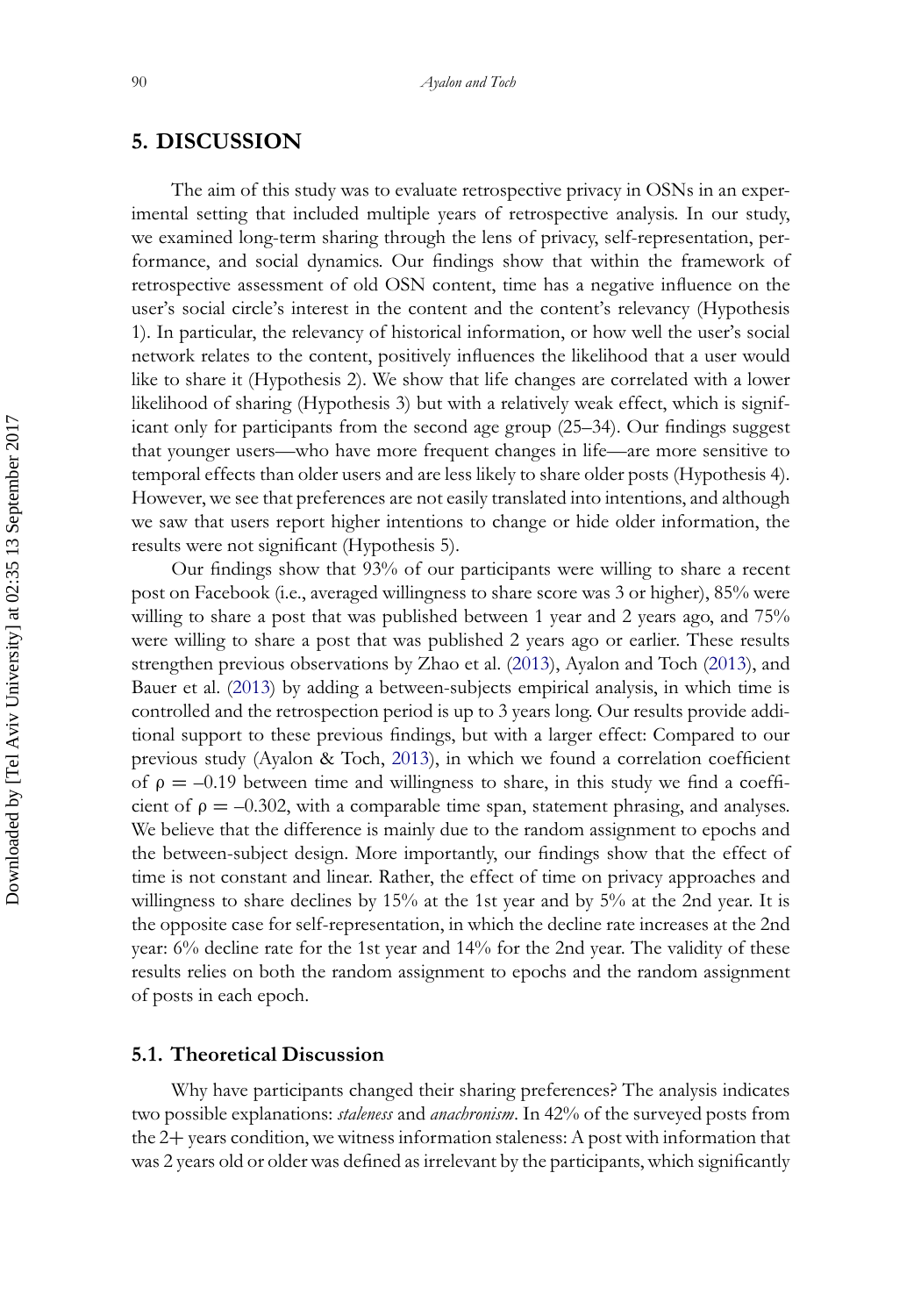impacted willingness to share the information. It is important to stress that the increasing irrelevancy is inherent, even if the post is not perceived as negative or embarrassing. These results correspond to the qualitative analysis of Facebook publishing behavior by Zhao et al. [\(2013\)](#page-26-1), in which the passage of content from the social presentation space (exhibition) to the personal archive space is mediated by time. Our results quantitatively demonstrate that these spaces cannot be separable by time. Although there is a significant decline in willingness to share, in most of the cases, users still wish to share aged information, and in only 18% of cases of irrelevant posts did users wish to hide the post. Rather, time gradually generates a "hybrid space" that combines both public and personal regions. In this hybrid region, the preferences surrounding older posts can be traced to the content of the post, the current social context, and the difference with the social context at the time of the publication. The hybrid space is growing more heterogeneous with time, with increased variance in sharing preferences between posts as content grows older.

In a hybrid space, it is more difficult for users to maintain a shared context in which information can be communicated and understood. When social circles change, the information that was once shared with specific people in specific contexts is now an anachronism. For example, coworkers in a law firm might not understand the context in which party photos of drunk people were taken during college years. Our results reveal that 88% of the participants had reported at least one personal life change over the experiment's time span, and 36% of them had reported that this change had happened over the first 1-year period. In regard to social circles, we found that participants who were currently in relationships with all of those who commented or liked their post were more willing to share it. The social circles affect the norms of appropriateness that surround the information and may be perceived differently by contact that are not in one's social circle. The likelihood of sharing older posts declines because users cannot be sure that the information will be understood and viewed under the original appropriateness norms.

The relationship between the pace of life changes and sharing preferences is shown in the effect of age on sharing preferences. Older participants (35 years or older) were not significantly affected by time in terms of willingness to share, whereas younger participants were affected. We relate this observation to life changes and relevancy. As users grow older, they have fewer major changes in their lives (such as graduating, getting married, etc.). Therefore, the posts they are publishing are less likely to become irrelevant. We were not able to determine whether the effect of age is mediated or moderated by life changes occurrence. Further research is necessary to disambiguate the relationship between the two concepts. The usage habits of OSNs differ between the age groups, which have been previously observed (Pew, [2010\)](#page-25-8).

#### **5.2. Implications for Design**

One of our motivations in this study was to inform the design of user interfaces and tools that help users better manage their privacy with long-term usage of OSNs. In the Results section, we present the gap between the sharing preferences of users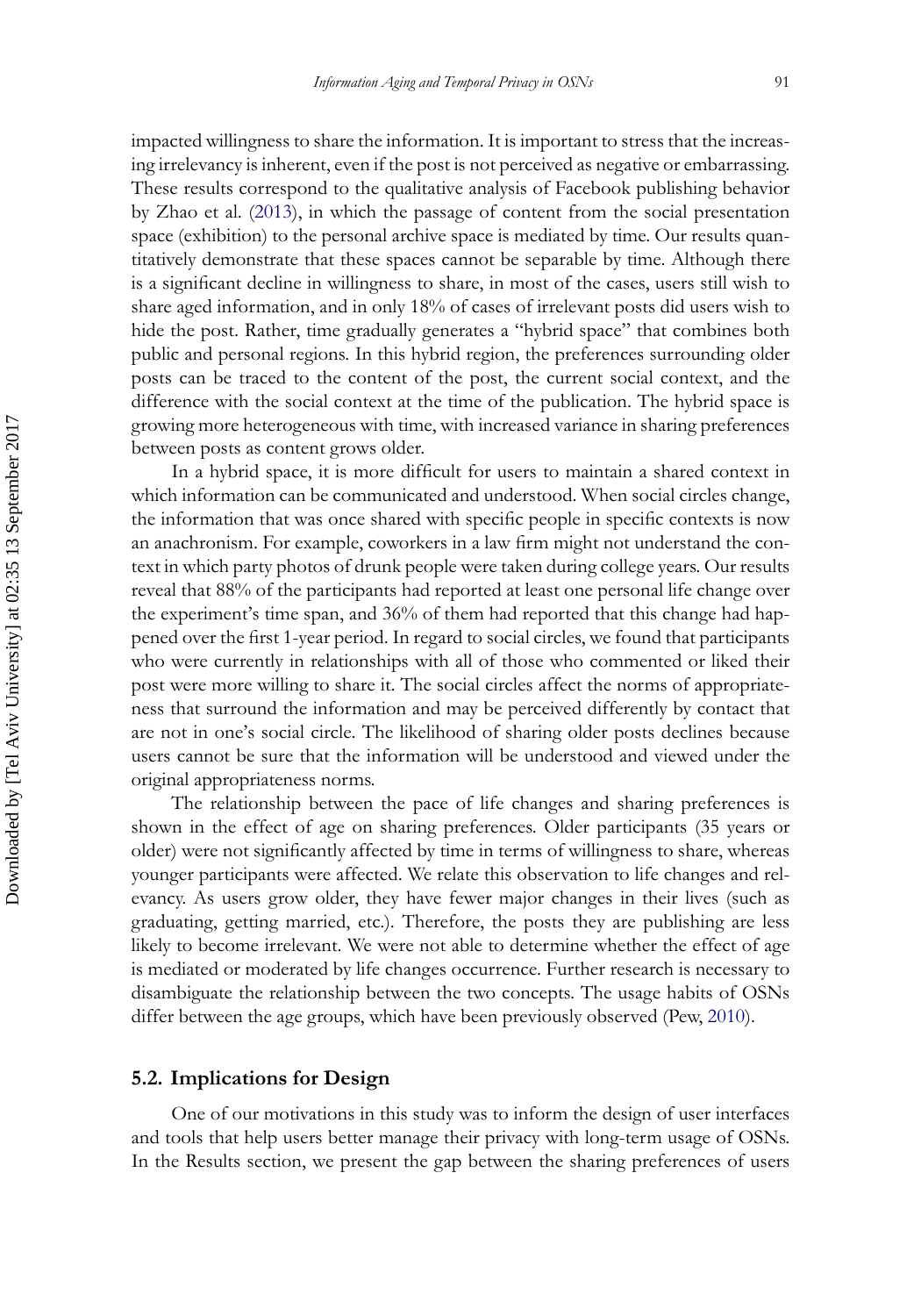and their willingness to delete or change a post. Our results show that even in hybrid spaces, users do not tend to permanently change the content of historical information. Therefore, we conclude that solutions that completely and permanently change or delete content, such as the Web 2.0 Suicide Machine (Conley, [2010\)](#page-24-16), or decaying mechanisms that delete the information after a certain amount of time (Barua, Kay, Kummerfeld, & Paris, [2011\)](#page-23-6), would not appeal to the large majority of users as a solution for long-term retrospective privacy in OSNs. However, there might be subtler mechanisms for facilitating ongoing privacy management that do not delete the information. Our findings highlight how a "soft" retrospective privacy mechanism, such as *archiving*, can better serve users. In archiving, irrelevant information is moved to secondary storage that cannot be accessed directly by the user's current audience but can be accessed by the information's publisher. We suggest providing the user with an archiving option that fully restricts access to a post, unlike Facebook's hide feature, which removes content from the Timeline but does not remove content from other Facebook sources, such as photo albums.

Mayer-Schönberger [\(2009\)](#page-25-1) argued for *data expiration dates* as a mechanism to reintroduce forgetting into the electronic domain. This mechanism triggers the destruction of information according to dates that are set up by users or regulators. Several research studies, based on cryptographic frameworks, may provide the technical foundations for such a technology, which makes it a viable possibility for retrospective privacy (Geambasu, Kohno, Levy, & Levy, [2009;](#page-24-17) Tang, Lee, Lui, & Perlman, [2010\)](#page-25-19). Furthermore, several existing applications, such as Snapchat and Facebook's Slingshot, already implement an expiration date. However, the reluctance of our participants to delete old posts points to the conclusion that implementing an expiration date should take into account the particular characteristics of information aging in OSNs. We explain the difference in deletion preference as the difference between deletions in a performance region (such as in SnapChat) and deletions in a hybrid exhibition region (such as in Facebook posts). Although a performance region is inherently temporary in nature, a mixture of norms and uses characterizes a hybrid exhibition region. Deletion could be perceived as violating some of the uses and therefore was considered too harsh by participants.

Our results can be used to characterize the properties of expiration dates in OSNs while highlighting the challenges of implementing such a mechanism. For example, one of the basic questions regarding expiration dates is how to set the default expiration date. In our analysis, we can identify the tipping point with regard to sharing preferences. We performed the following regression analysis: Each 10 days we checked the percentage of participants who found the post irrelevant (irrelevancy score was 2 or below). The analysis result yielded the following equation:  $y = 0.066x + 0.2$ , in which *y* represents the proportions of negative participants' relevance scores and *x* represents the time since publishing the information, in years. The result suggests that 5 years is a good candidate for a default expiration date because beyond this point more than 50% of the posts were marked as irrelevant and not representative. The regression is based on the existing data, which mostly include posts that were published up to 3 years prior to the survey. However, although it is not based on posts from 5 years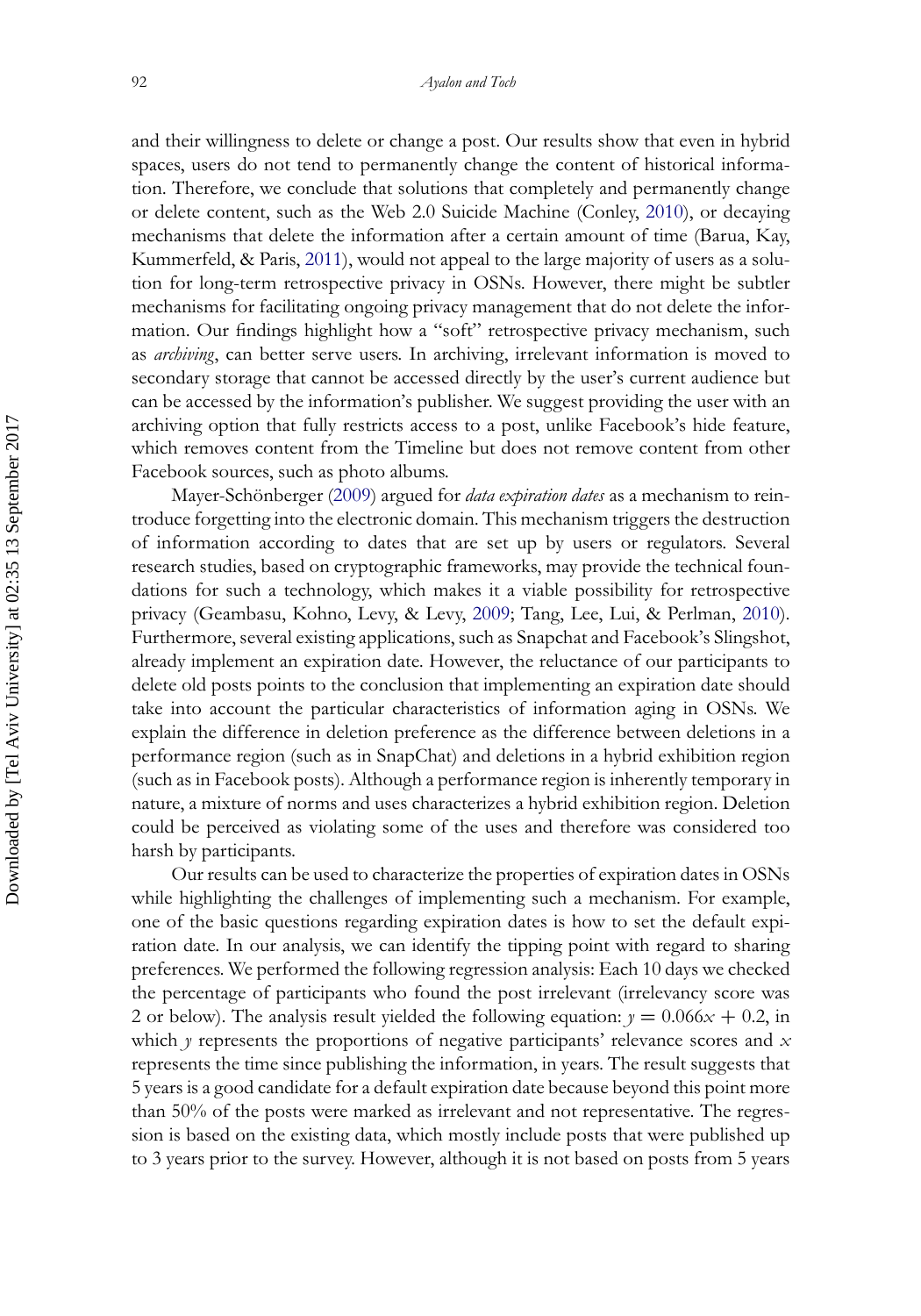ago, the regression helps us to predict a possible tipping point and can be rechecked in a similar experiment by using older posts to verify our results. Nevertheless, our results show that a one-size-fits-all solution, in which all of the messages are temporary for a preset length of time, might not be adequate for social networking. One important phenomenon to note is the variance in sharing preferences. A one-size-fits-all expiration date ignores the fact that 50% of posts were considered to be relevant by their owners after 5 years.

Allowing users to review aged content that they published can be a simple yet effective method for managing longitudinal privacy on OSNs. The diversity in sharing preferences hints that tools that allow users to review and quickly manage aged content might be useful. The Facebook Timeline is a good start for designing such a tool. Paradoxically, although the time line increases others' access to old information, it can also enhance awareness to the same information and control over that information. Our LME results highlight several attributes that may predict which posts the users may want to reconsider regarding their current privacy settings. We found that time since the post's publication, number of likes, current social circles, the occurrence of life changes since the post's publication, and the participant's age affected the user's willingness to share a post. Designing the actual actions that users can take regarding aged content raises several practical and theoretical questions. In 2015, Facebook added a new feature, "On this Day," which prompts the user to share posts from the past once again (Gheller, [2015\)](#page-24-18). From our point of view, a mechanism like that could also be useful in archiving (rather than resharing) past information. Our results demonstrate that solutions that provide fine-grained control are preferable to solutions that permanently delete the information. However, as these solutions may add an additional burden on users (Benisch, Kelley, Sadeh, & Cranor, [2011\)](#page-23-7), we argue for mechanisms that rely on some level of automation. One idea of such a mechanism is *contextual archiving*, which ensures that contacts would be able to see only the information of the user since they became friends with the user and that past information is inaccessible. The motivation behind such a limitation is to disable cases in which current friends might not understand the context of information that was published prior to their acquaintance with the user.

#### **5.3. Limitations and Future Work**

As we study long-term effects, the phenomena we present interact with other changes in OSN architecture and usage norms over time. In the last few years, Facebook has overhauled its interface (introducing Timeline), it has introduced new privacy controls (such as lists), it has changed the privacy defaults, and it has enrolled hundreds of millions of new users. The norms of publishing content and managing privacy have changed considerably as well (Pew, [2013b;](#page-25-20) Stutzman et al., [2013\)](#page-25-9). Those changes make long-term privacy decisions even more complicated, as the context of publishing information is constantly changing. However, these interactions are largely controlled because we employed a retrospective method in which the time of the posts was experimentally controlled, and all conditions were evaluated simultaneously.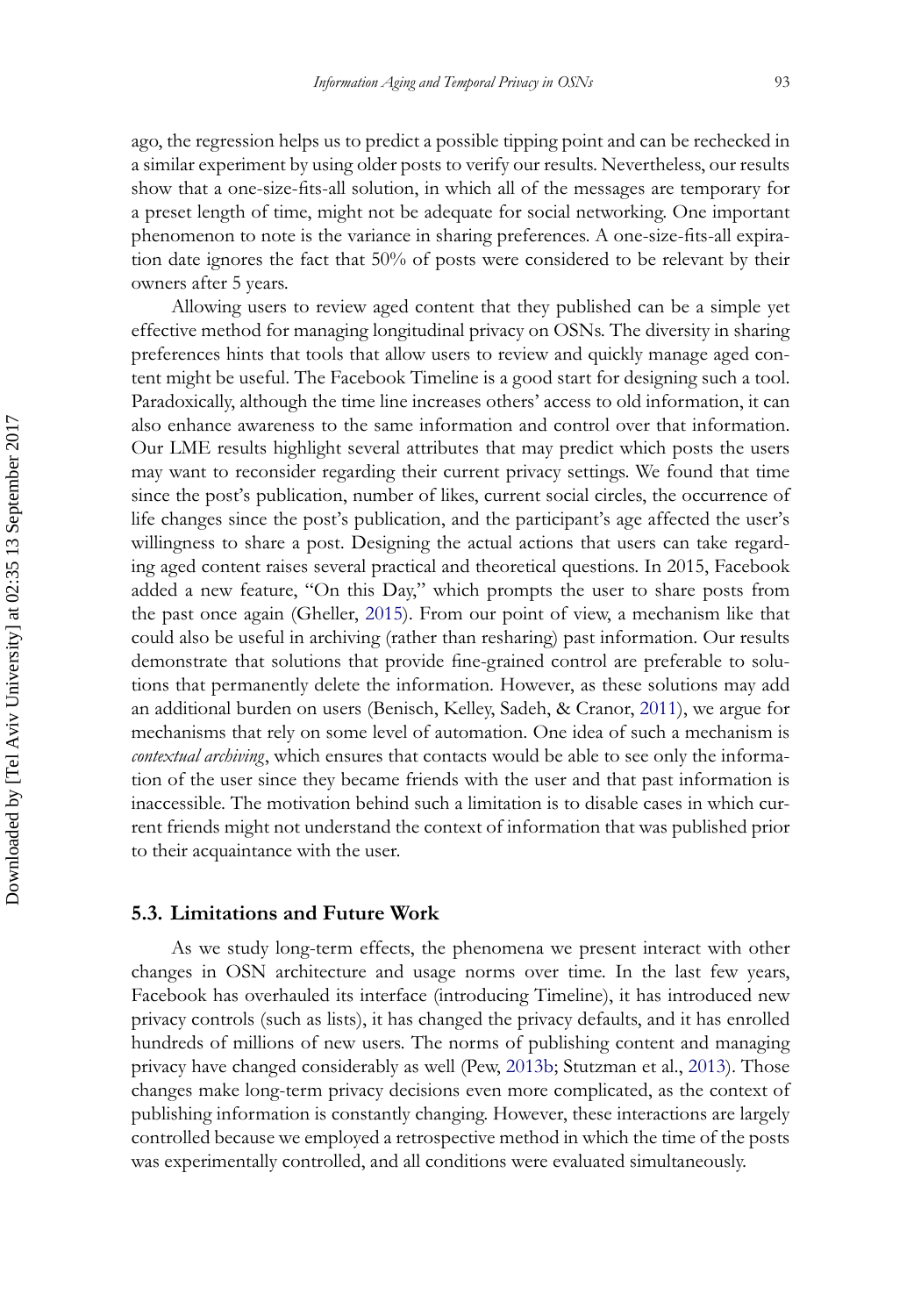Other limitations to this study include the fact that our survey respondents were all recruited from MTurk, and thus our results may not necessarily be representative of the whole Facebook user population. In addition, because we recruited Facebook participants, our results may not be applicable to other social media, such as Twitter, or generally to social networks that do not have a Timeline feature (that provides fast access to old content). In addition, the questionnaire did not cover possible positive intentions to keep the posts, which may shed light on the way OSNs are managed as a shared archive. Last, our study and suggested tools did not cover third parties' ability to keep users' information once they publish it. Further studies are required to examine the fascinating impact of time on privacy and to unpack how hybrid spaces are perceived and used by people. Our study examines retrospective privacy that relies on backward retrospection of content that was published in the past. It will be interesting to explore future-facing privacy, where users will be asked about their time-related approaches and expectations when they actually post information to an OSN. Furthermore, future studies can investigate other factors that may impact users' willingness to share, such as the actual content of the post, the effect of user education interventions, nudging mechanisms (Wang et al., [2014\)](#page-26-4), or peer behavior.

## **6. CONCLUSIONS**

The public increasingly voices privacy concerns as more information is permanently stored in information systems and as access to this information becomes effortless. Many past research studies have dealt with privacy concerns and behaviors that mainly focus on users at the present time. However, current information technology allows information to be retained for long periods. This situation requires users to manage longitudinal privacy and to take into account the temporal effects of information aging on privacy. We believe that temporal privacy and topics that are related to the impact of time on the usage of information systems create one of the most crucial domains for HCI research. As the world shifts toward remembering digital information as its default, it is essential to understand users' concerns and to provide useful tools to mitigate these concerns.

Temporal effects on privacy are hotly debated and discussed by people in the media and in legislation forums around the world. However, there is almost no evidence to guide the discussion. To address this crucial gap, our study provides new insight into people's approaches and concerns and the potential impact of digital memory with social media. We analyze the results of a controlled study based on a technology that draws real information by real users on Facebook, the world's largest OSN (*n* = 272). In our study, we find that users are less willing to share old information in OSNs. We find several factors that further impact users' willingness to share, such as the post's relevance, the post's content, the post's audience, reactions to the post, changing social circles, and the occurrence of life changes.

Although data privacy concerns have constantly been monitored and investigated over the last four decades, it is becoming clear that digital memory will have a unique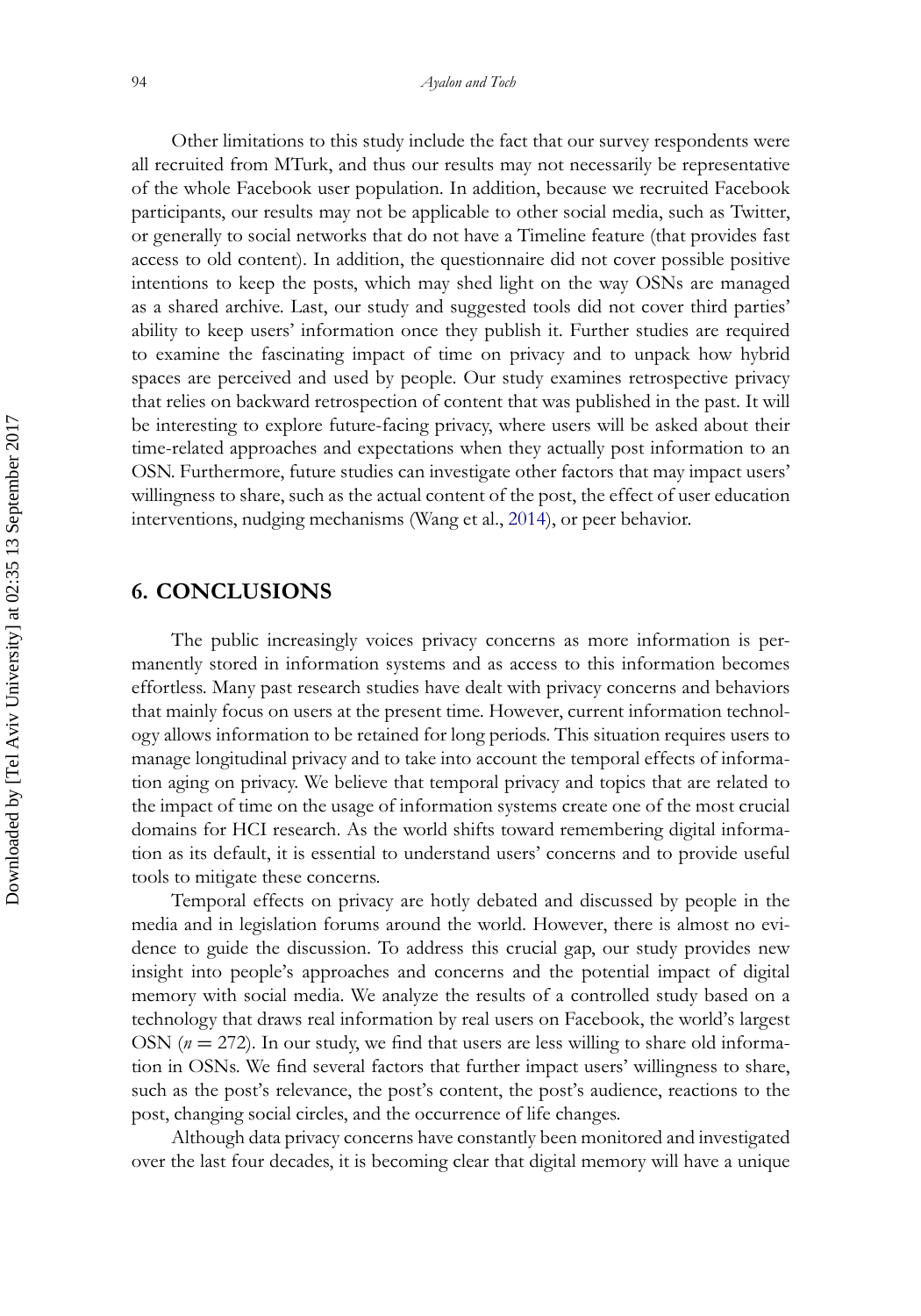impact on users' privacy behaviors. OSNs provide an experience of time in which two philosophical views of time coexist. OSNs form an interaction space in which "the past is never dead. It's not even past," in the words of William Faulkner [\(1951\)](#page-24-0), but at the same time it is a space in which "the past is a foreign country: they do things differently there"—the opening sentence of *The Go-Between* by L. P. Hartley [\(1953\)](#page-24-19). In OSNs, the past is easily accessible, but in many cases it provides an irrelevant and unrepresentative view of the user. To provide a positive user experience, OSN designs should take time into account and provide users with mechanisms for longitudinal information management and privacy.

#### **NOTES**

*Background.* This article is based on the M.Sc. thesis of the first author.

*Acknowledgments.* We thank Professor Noam Tractinsky, Professor Joachim Meyer, and Professor Michael Birnhack for their thoughtful comments on this article.

*Support.* This research was funded in part by a grant from the Israel Science Foundation grant no. 1116/12.

*HCI Editorial Record.* First received November 4, 2013. Revisions received September 10, 2014, and December 17, 2015. Accepted by Cliff Lampe. Final manuscript received June 7, 2016.

#### **REFERENCES**

- <span id="page-23-4"></span>Acquisti, A., & Grossklags, J. (2005). Privacy and rationality in individual decision making. *Security & Privacy*, *3*(1), 26–33. doi[:10.1109/MSP.2005.22](http://dx.doi.org/10.1109/\gdef yes{no}\penalty \z@ \gdef \ {\penalty \z@ }\gdef no{no}\gdef yes{yes}\gdef \ \gdef \ {\ }\gdef no{no}\gdef yes{yes}{\penalty \z@ \gdef \ {\penalty \z@ }\gdef no{no}\gdef yes{yes}}MSP.2005.22)
- <span id="page-23-1"></span>Altman, I. (1975). *The environment and social behavior*. Monterey, CA: Brooks/Cole.
- <span id="page-23-2"></span>Ayalon, O., & Toch, E. (2013). Retrospective privacy: Managing longitudinal privacy in online social networks. *Proceedings of the SOUPS 2013 Symposium on Usable Privacy and Security*. New York, NY: ACM.
- <span id="page-23-6"></span>Barua, D., Kay, J., Kummerfeld, B., & Paris, C. (2011). Theoretical foundations for usercontrolled forgetting in scrutable long term user models. *Proceedings of the OzCHI 2011 Australian Computer–Human Interaction Conference.* New York, NY: ACM.
- <span id="page-23-5"></span>Bates, D., Maechler, M., Bolker, B., & Walker, S. (2014). *lme4: Linear mixed-effects models using Eigen and S4*. Retrieved from http://CRAN.R-project.org/package=lme4
- <span id="page-23-3"></span>Bauer, L., Cranor, L. F., Komanduri, S., Mazurek, M. L., Reiter, M. K., Sleeper, M., & Ur, B. (2013). The post anachronism: The temporal dimension of Facebook privacy. *Proceedings of the WPES 2013 Workshop on Privacy in the Electronic Society.* New York, NY: ACM.
- <span id="page-23-7"></span>Benisch, M., Kelley, P. G., Sadeh, N., & Cranor, L. F. (2011). Capturing location-privacy preferences: Quantifying accuracy and user-burden tradeoffs. *Personal and Ubiquitous Computing*, *15*(7), 679–694. doi[:10.1007/s00779-010-0346-0](http://dx.doi.org/10.1007/\gdef yes{no}\penalty \z@ \gdef \ {\penalty \z@ }\gdef no{no}\gdef yes{yes}\gdef \ \gdef \ {\ }\gdef no{no}\gdef yes{yes}{\penalty \z@ \gdef \ {\penalty \z@ }\gdef no{no}\gdef yes{yes}}s00779-010-0346-0)
- <span id="page-23-0"></span>Bernstein, M. S., Bakshy, E., Burke, M., & Karrer, B. (2013). Quantifying the invisible audience in social networks. *Proceedings of the CHI 2013 Conference on Human Factors in Computer Systems.* New York, NY: ACM.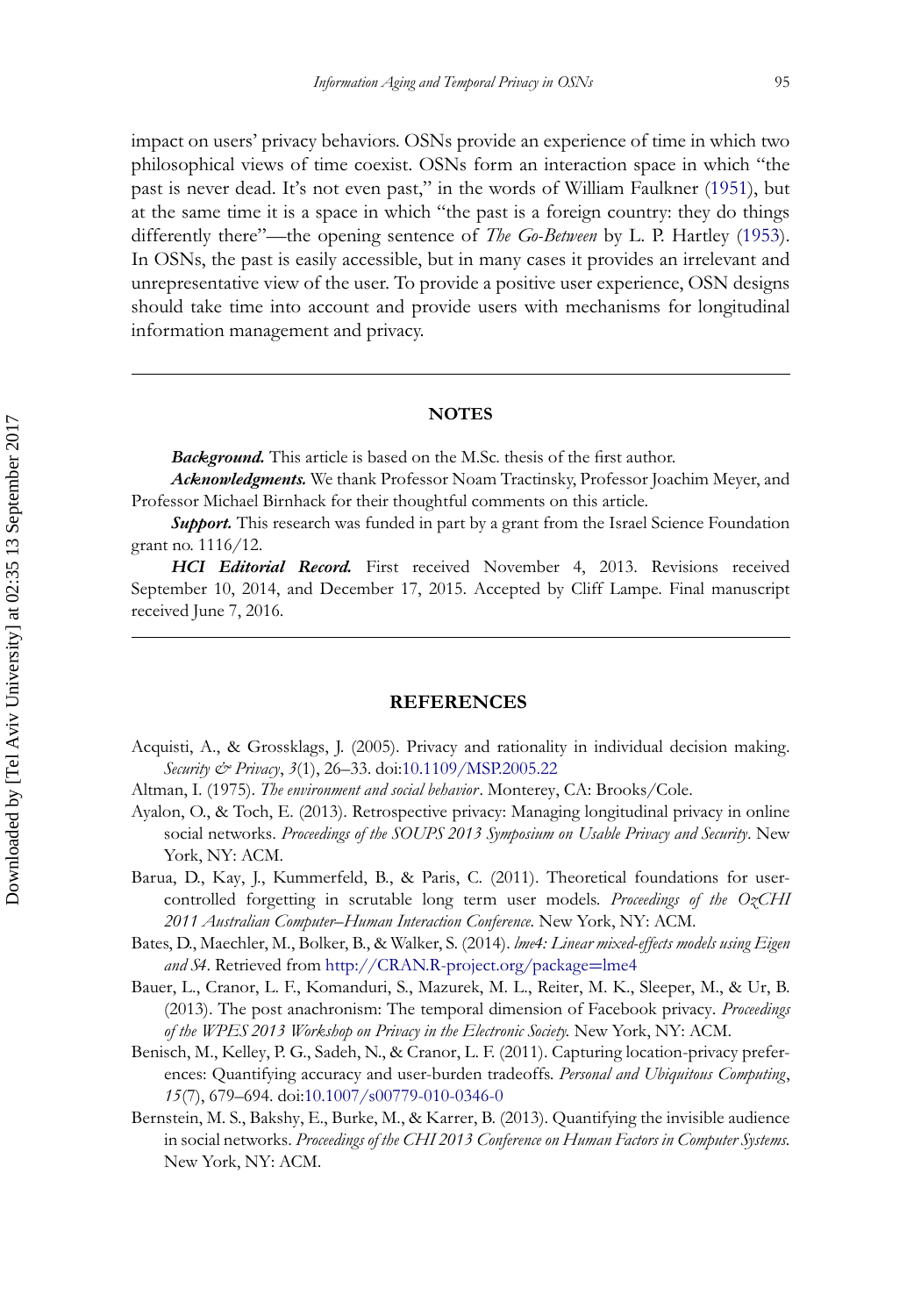- <span id="page-24-5"></span>Blanchette, J. F., & Johnson, D. G. (2002). Data retention and the panoptic society: The social benefits of forgetfulness. *The Information Society*, *18*(1), 33–45. doi:10.1080/ 01972240252818216
- <span id="page-24-8"></span>boyd, D. (2009). Why youth ♥ social network sites: The role of networked publics in teenage life. *Macarthur Foundation Series on Digital Learning–Youth, Identity, and Digital Media Volume*, 119–142.
- <span id="page-24-11"></span>Braunstein, A., Granka, L., & Staddon, J. (2011). Indirect content privacy surveys: Measuring privacy without asking about it. *Proceedings of the SOUPS 2011 Symposium on Usable Privacy and Security*. New York, NY: ACM.
- <span id="page-24-10"></span>Chen, J., Geyer, W., Dugan, C., Muller, M., & Guy, I. (2009). Make new friends, but keep the old: Recommending people on social networking sites. *Proceedings of the CHI 2009 Conference on Human Factors in Computer Systems*. New York, NY: ACM.
- <span id="page-24-16"></span>Conley, C. (2010). The right to delete. *Proceedings of the AAAI 2010 Spring Symposium Series*. Intelligent Information Privacy Management.
- <span id="page-24-6"></span>Cosley, D., Sosik, V. S., Schultz, J., Peesapati, S. T., & Lee, S. (2012). Experiences with designing tools for everyday reminiscing. *Human–Computer Interaction*, *27*(1–2), 175–198.
- <span id="page-24-7"></span>Crete-Nishihata, M., Baecker, R. M., Massimi, M., Ptak, D., Campigotto, R., Kaufman, L. D., & Black, S. E. (2012). Reconstructing the past: Personal memory technologies are not just personal and not just for memory. *Human–Computer Interaction*, *27*(1–2), 92–123.
- <span id="page-24-13"></span>Downs, J. S., Holbrook, M. B., Sheng, S., & Cranor, L. F. (2010). Are your participants gaming the system?: Screening Mechanical Turk workers. *Proceedings of the CHI 2010 Conference on Human Factors in Computer Systems.* New York, NY: ACM.
- <span id="page-24-2"></span>EU Commission. (2012). *Proposal for a regulation of the European Parliament and of the Council on the Protection of Individuals with regard to the processing of personal data and on the free movement of such data (General Data Protection Regulation)*. Retrieved from http://ec.europa.eu/justice/dataprotection/document/review2012/com\_2012\_11\_en.pdf
- <span id="page-24-0"></span>Faulkner, W. (1951). *Requiem for a nun*. New York, NY: Vintage.
- <span id="page-24-17"></span>Geambasu, R., Kohno, T., Levy, A., & Levy, H. M. (2009). Vanish: Increasing data privacy with self-destructing data. *Proceedings of the USENIX 2009 Security Symposium*.
- <span id="page-24-18"></span>Gheller, J. (2015). *Facebook newsroom*. Retrieved from http://newsroom.fb.com/news/ 2015/03/introducing-on-this-day-a-new-way-to-look-back-at-photos-and-memories-onfacebook/
- <span id="page-24-15"></span>Gilbert, E., & Karahalios, K. (2009). Predicting tie strength with social media. *Proceedings of the CHI 2009 Conference on Human Factors in Computer Systems*. New York, NY: ACM.
- <span id="page-24-14"></span>Giraudoux, P. (2014). *pgirmess: Data analysis in ecology*. Retrieved from http://CRAN.R-project. org/package=pgirmess
- <span id="page-24-4"></span>Goffman, E. (1959). *The presentation of self in everyday life*. New York, NY: Anchor Books.
- <span id="page-24-1"></span>Gross, R., & Acquisti, A. (2005). Information revelation and privacy in online social networks. *Proceedings of the WPES 2005 Workshop on Privacy in the Electronic Society.* New York, NY: ACM.
- <span id="page-24-9"></span>Grudin, J. (2001). Desituating action: Digital representation of context. *Human Computer Interaction*, *16*(2), 269–286. doi[:10.1207/S15327051HCI16234\\_10](http://dx.doi.org/10.1207/\gdef yes{no}\penalty \z@ \gdef \ {\penalty \z@ }\gdef no{no}\gdef yes{yes}\gdef \ \gdef \ {\ }\gdef no{no}\gdef yes{yes}{\penalty \z@ \gdef \ {\penalty \z@ }\gdef no{no}\gdef yes{yes}}\gdef yes{no}\penalty \z@ \gdef \ {\penalty \z@ }\gdef no{no}\gdef yes{yes}\gdef \ \gdef \ {\ }\gdef no{no}\gdef yes{yes}{\penalty \z@ \gdef \ {\penalty \z@ }\gdef no{no}\gdef yes{yes}}S15327051HCI16234\gdef yes{no}_\gdef \ {_}\gdef no{no}\gdef yes{yes}\gdef \ \gdef \ {\ }\gdef no{no}\gdef yes{yes}{_\gdef \ {_}\gdef no{no}\gdef yes{yes}}10)
- <span id="page-24-19"></span>Hartley, L. P. (1953). *The go-between*. London, UK: Penguin.
- <span id="page-24-3"></span>Hogan, B. (2010). The presentation of self in the age of social media: Distinguishing performances and exhibitions online. *Bulletin of Science, Technology & Society*, 30(6), 377-386.
- <span id="page-24-12"></span>Horton, J. J., & Chilton, L. B. (2010). The labor economics of paid crowdsourcing. *Proceedings of the EC 2010 Conference on Electronic Commerce.* New York, NY: ACM.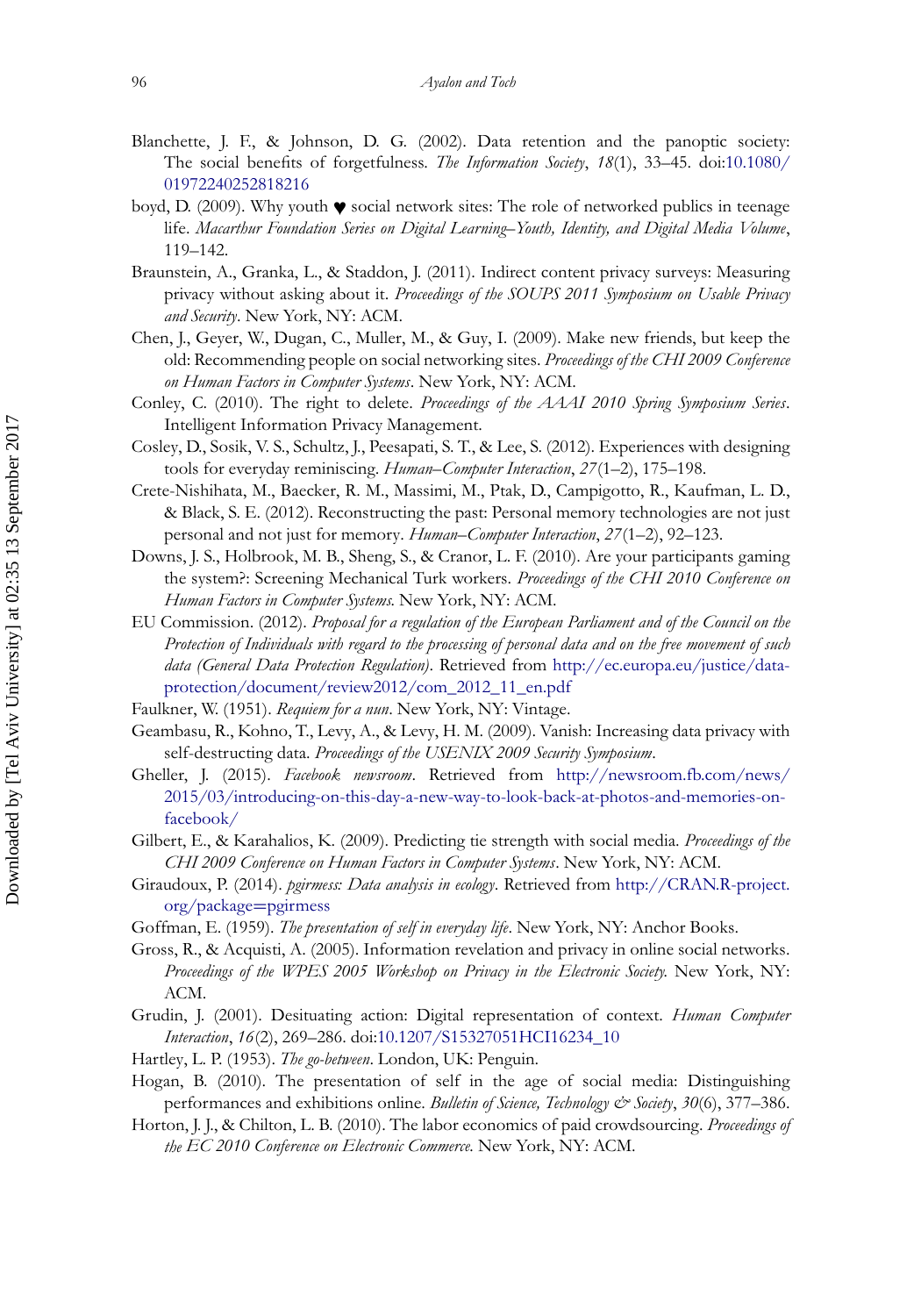<span id="page-25-16"></span>Howell, D. C. (1997). *Statistical methods for psychology*. Belmont, CA: Wadsworth.

- <span id="page-25-2"></span>Jarvis, J. (2011). *Public parts: How sharing in the digital age improves the way we work and live*. New York, NY: Simon and Schuster.
- <span id="page-25-14"></span>Kittur, A., Chi, E. H., & Suh, B. (2008). Crowdsourcing user studies with Mechanical Turk. *Proceedings of the CHI 2008 Conference on Human Factors in Computer Systems*. New York, NY: ACM.
- <span id="page-25-11"></span>Kühberger, A. (1998). The influence of framing on risky decisions: A meta-analysis. *Organizational Behavior and Human Decision Processes*, *75*(1), 23–55. doi:10.1006/ obhd.1998.2781
- <span id="page-25-7"></span>Lewis, K., Kaufman, J., & Christakis, N. (2008). The taste for privacy: An analysis of college student privacy settings in an online social network. *Journal of Computer-Mediated Communication*, *14*(1), 79–100. doi[:10.1111/jcmc.2008.14.issue-1](http://dx.doi.org/10.1111/\gdef yes{no}\penalty \z@ \gdef \ {\penalty \z@ }\gdef no{no}\gdef yes{yes}\gdef \ \gdef \ {\ }\gdef no{no}\gdef yes{yes}{\penalty \z@ \gdef \ {\penalty \z@ }\gdef no{no}\gdef yes{yes}}jcmc.2008.14.issue-1)
- <span id="page-25-18"></span>Madejski, M., Johnson, M. L., & Bellovin, S. M. (2011). *The failure of online social network privacy settings* (Tech. Rep. CUCS-010-11). New York, NY: Columbia University.
- <span id="page-25-1"></span>Mayer-Schönberger, V. (2009). *Delete: The virtue of forgetting in the digital age (New in Paper)*. Princeton, NJ: Princeton University Press.
- <span id="page-25-12"></span>McDonald, P. (2011). *Timeline: Now available worldwide* [Blog post]. Retrieved from https://www. facebook.com/notes/facebook/timeline-now-available-worldwide/10150408488962131
- <span id="page-25-5"></span>Nissenbaum, H. (2009). *Privacy in context: Technology, policy, and the integrity of social life*. Stanford, CA: Stanford University Press.
- <span id="page-25-3"></span>Novotny, A., & Spiekermann, S. (2014). Oblivion on the Web: An inquiry of user needs and technologies. *Proceedings of the ECIS 2014 European Conference on Information Systems*.
- <span id="page-25-6"></span>Palen, L., & Dourish, P. (2003). Unpacking privacy for a networked world. *Proceedings of the CHI 2003 Conference on Human Factors in Computer Systems*. New York, NY: ACM.
- <span id="page-25-15"></span>Paolacci, G., Chandler, J., & Ipeirotis, P. G. (2010). Running experiments on amazon mechanical turk. *Judgment and Decision Making*, *5*(5), 411–419.
- <span id="page-25-8"></span>Pew Internet and American Life Project. (2010). *Reputation management and social media*. Retrieved from http://www.pewinternet.org
- <span id="page-25-13"></span>Pew Internet and American Life Project. (2013a). *Social Media Update*. Retrieved from http:// www.pewinternet.org
- <span id="page-25-20"></span>Pew Internet and American Life Project. (2013b). *Teens, Social Media, and Privacy*. Retrieved from http://www.pewinternet.org
- <span id="page-25-0"></span>Rosenblum, D. (2007). What anyone can know: The privacy risks of social networking sites. *IEEE Security & Privacy Magazine*, *5*(3), 40–49. doi[:10.1109/MSP.2007.75](http://dx.doi.org/10.1109/\gdef yes{no}\penalty \z@ \gdef \ {\penalty \z@ }\gdef no{no}\gdef yes{yes}\gdef \ \gdef \ {\ }\gdef no{no}\gdef yes{yes}{\penalty \z@ \gdef \ {\penalty \z@ }\gdef no{no}\gdef yes{yes}}MSP.2007.75)
- <span id="page-25-4"></span>Sellen, A. J., & Whittaker, S. (2010). Beyond total capture: A constructive critique of lifelogging. *Communications of the ACM*, *53*(5), 70–77. doi[:10.1145/1735223](http://dx.doi.org/10.1145/\gdef yes{no}\penalty \z@ \gdef \ {\penalty \z@ }\gdef no{no}\gdef yes{yes}\gdef \ \gdef \ {\ }\gdef no{no}\gdef yes{yes}{\penalty \z@ \gdef \ {\penalty \z@ }\gdef no{no}\gdef yes{yes}}1735223)
- <span id="page-25-17"></span>Siegel, S., & Castellan, N. J. (1988). *Nonparametric statistics for the behavioral sciences*. New York, NY: McGraw-Hill.
- <span id="page-25-9"></span>Stutzman, F., Gross, R., & Acquisti, A. (2013). Silent listeners: The evolution of privacy and disclosure on Facebook. *Journal of Privacy and Confidentiality*, *4*(2), 7–41.
- <span id="page-25-10"></span>Stutzman, F., & Kramer-Duffield, J. (2010). Friends only: Examining a privacy-enhancing behavior in Facebook. *Proceedings of the CHI 2010 Conference on Human Factors in Computer Systems*. New York, NY: ACM.
- <span id="page-25-19"></span>Tang, Y., Lee, P. P., Lui, J. C., & Perlman, R. (2010). *Fade: Secure overlay cloud storage with file assured deletion*. *Proceedings of the ICST 2010 Conference on Security and Privacy in Communication Networks*. Berlin, Germany: Springer.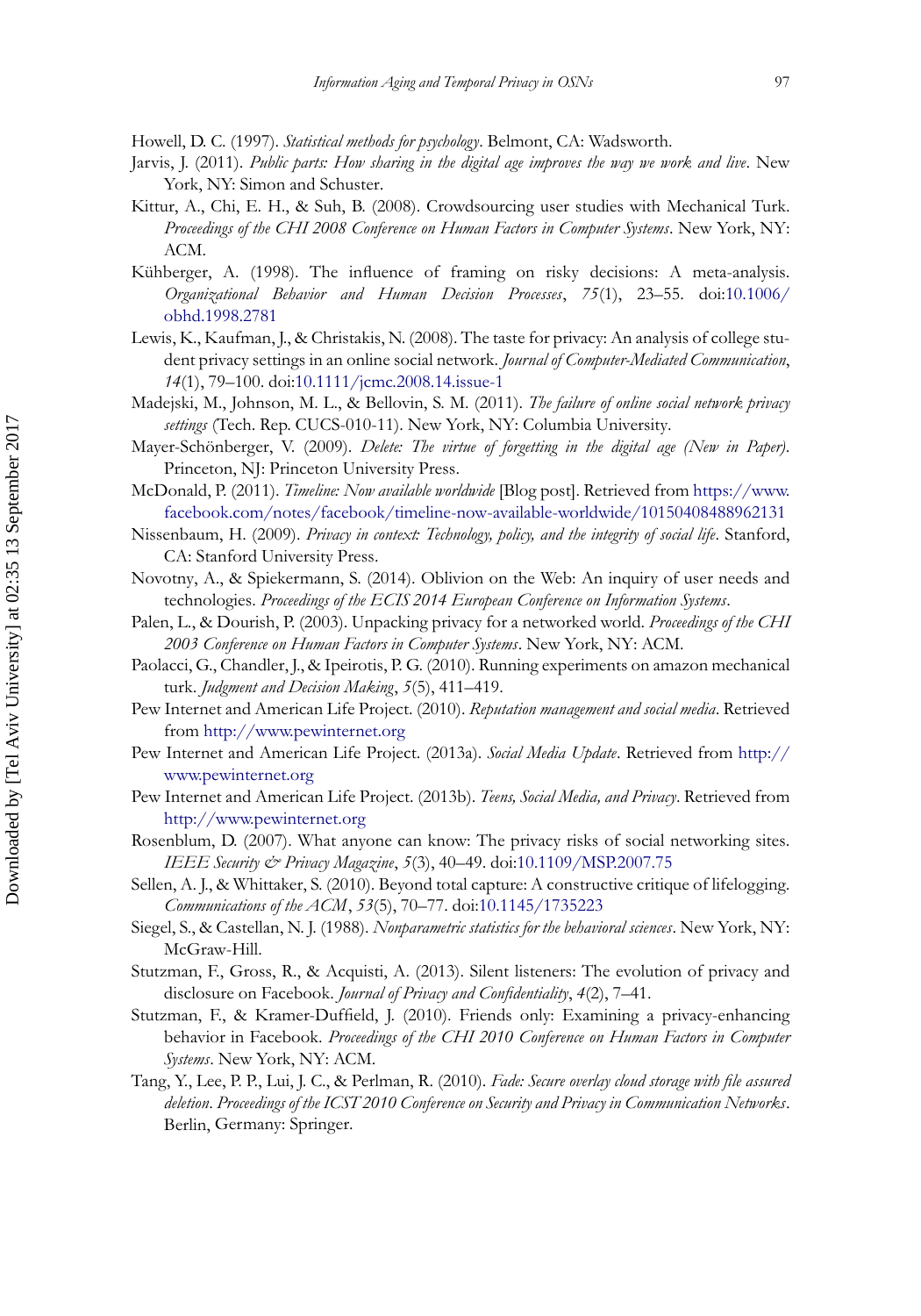- <span id="page-26-0"></span>Tufekci, Z. (2008). Grooming, gossip, Facebook and MySpace: What can we learn about these sites from those who won't assimilate? *Information, Communication*  $\mathcal{O}$  *Society*, 11(4), 544–564. doi[:10.1080/13691180801999050](http://dx.doi.org/10.1080/\gdef yes{no}\penalty \z@ \gdef \ {\penalty \z@ }\gdef no{no}\gdef yes{yes}\gdef \ \gdef \ {\ }\gdef no{no}\gdef yes{yes}{\penalty \z@ \gdef \ {\penalty \z@ }\gdef no{no}\gdef yes{yes}}13691180801999050)
- <span id="page-26-4"></span>Wang, Y., Leon, P. G., Acquisti, A., Cranor, L. F., Forget, A., & Sadeh, N. (2014). A field trial of privacy nudges for Facebook. *Proceedings of the CHI 2014 Conference on Human Factors in Computer Systems.* New York, NY: ACM.
- <span id="page-26-2"></span>Wang, Y., Norcie, G., Komanduri, S., Acquisti, A., Leon, P. G., & Cranor, L. F. (2011). I regretted the minute I pressed share: A qualitative study of regrets on Facebook. *Proceedings of the SOUPS 2011 Symposium on Usable Privacy and Security.* New York, NY: ACM.
- <span id="page-26-3"></span>Winter, B. (2013). Linear models and linear mixed effects models in R with linguistic applications. *arXiv*, 1308.5499.
- <span id="page-26-1"></span>Zhao, X., Salehi, N., Naranjit, S., Alwaalan, S., Voida, S., & Cosley, D. (2013). The many faces of Facebook: Experiencing social media as performance, exhibition, and personal archive. *Proceedings of the CHI 2013 Conference on Human Factors in Computer Systems.* New York, NY: ACM.

## **APPENDIX A**

The sharing preferences questionnaire *[POST APPEARS]*

#### **The status mostly includes:**

- () General information about myself (photo, location, etc.)
- () Expression of my personal feelings
- () Information about other people
- () Information about my work or company
- () Information about my relationships (family, romantic, etc.)
- () Political views
- () My opinion about a certain product/service
- () A request for some kind of help (finding an apartment, looking for job, etc.)
- () Post from a Facebook application
- () A question
- () Other, please specify

## **On a scale from 1 to 5, how much do you agree or disagree with the following statements? (1 – I highly disagree, 5 – I highly agree)**

I am satisfied with the status ()

I am considering changing the status' content or to delete it in the future. ()

I am considering hiding the status from some of my Facebook friends. ()

The status is relevant today ()

The status may interest my Facebook friends today ()

If I would publish the status today it will be a good representation of who I am today ()

I would like the status to be seen in my time line ()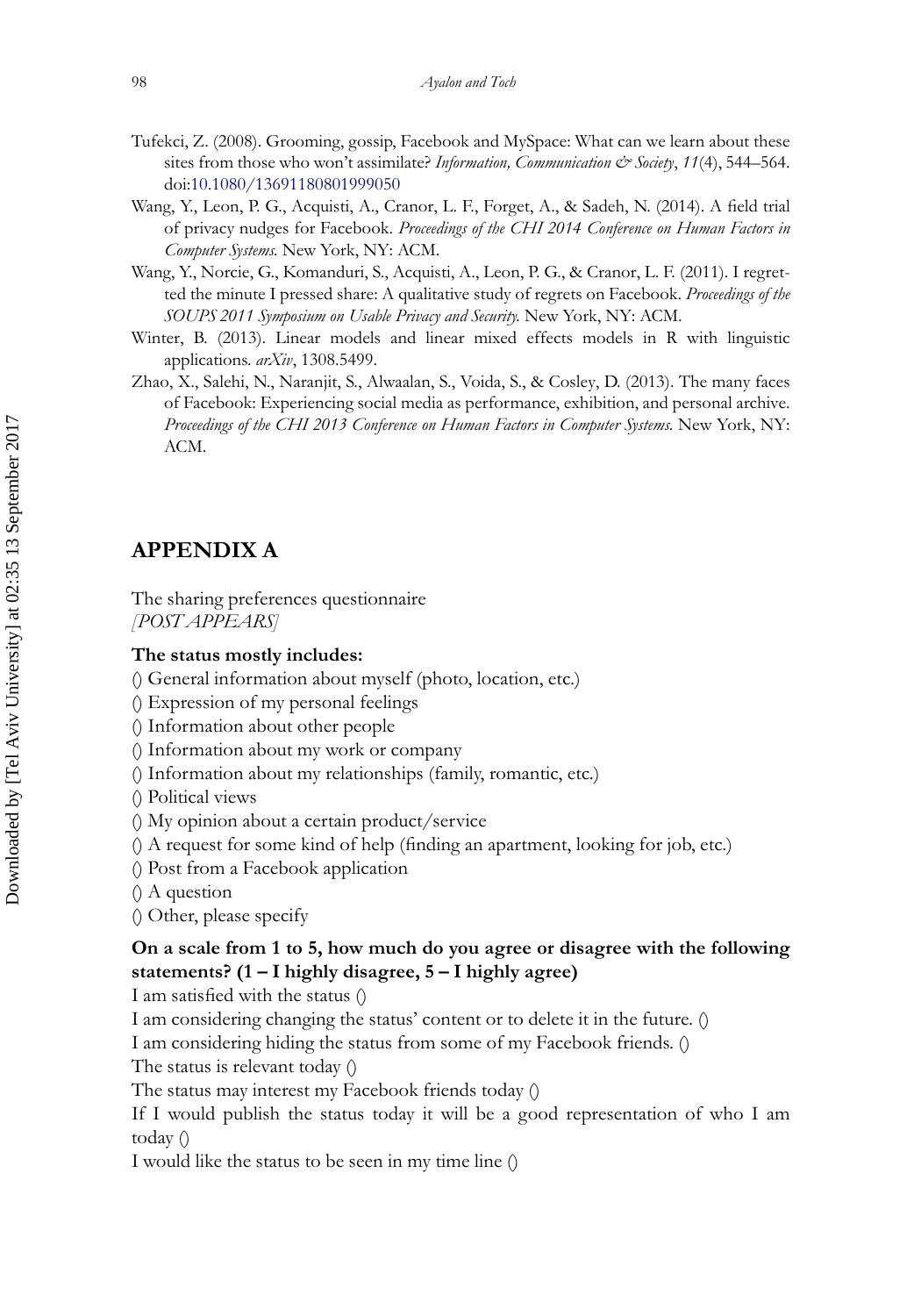## **If you are considering hiding the status from your time line, what would be the main reason?**

- () It can offend my friends.
- () It seems irrelevant.
- () There is a change in my point of view since I had posted the status.
- () It seems inappropriate that some of my Facebook friends will see it.
- () I would not consider to hide the status from my time line.
- () Other, please specify

## **Please review the people who commented or liked or shared the status. What best describes your relationship with them today?**

- () I am in touch with all of them
- () I am in touch with most of them
- () I am in touch with some of them
- () I am in touch with few of them
- () I am not in touch with them
- () No one commented nor liked nor shared the status

## **Please check the post's publication date. On a scale from 1 to 5, how much do you agree or disagree with the following statements? (1 – I highly disagree, 5 – I highly agree)**

Since publishing the post I had major changes in my personal life (new relationship, new baby, moved to a new town or state, etc.) ()

Since publishing the post I had major changes in my professional life (switched to a new work, finished college, etc.) ()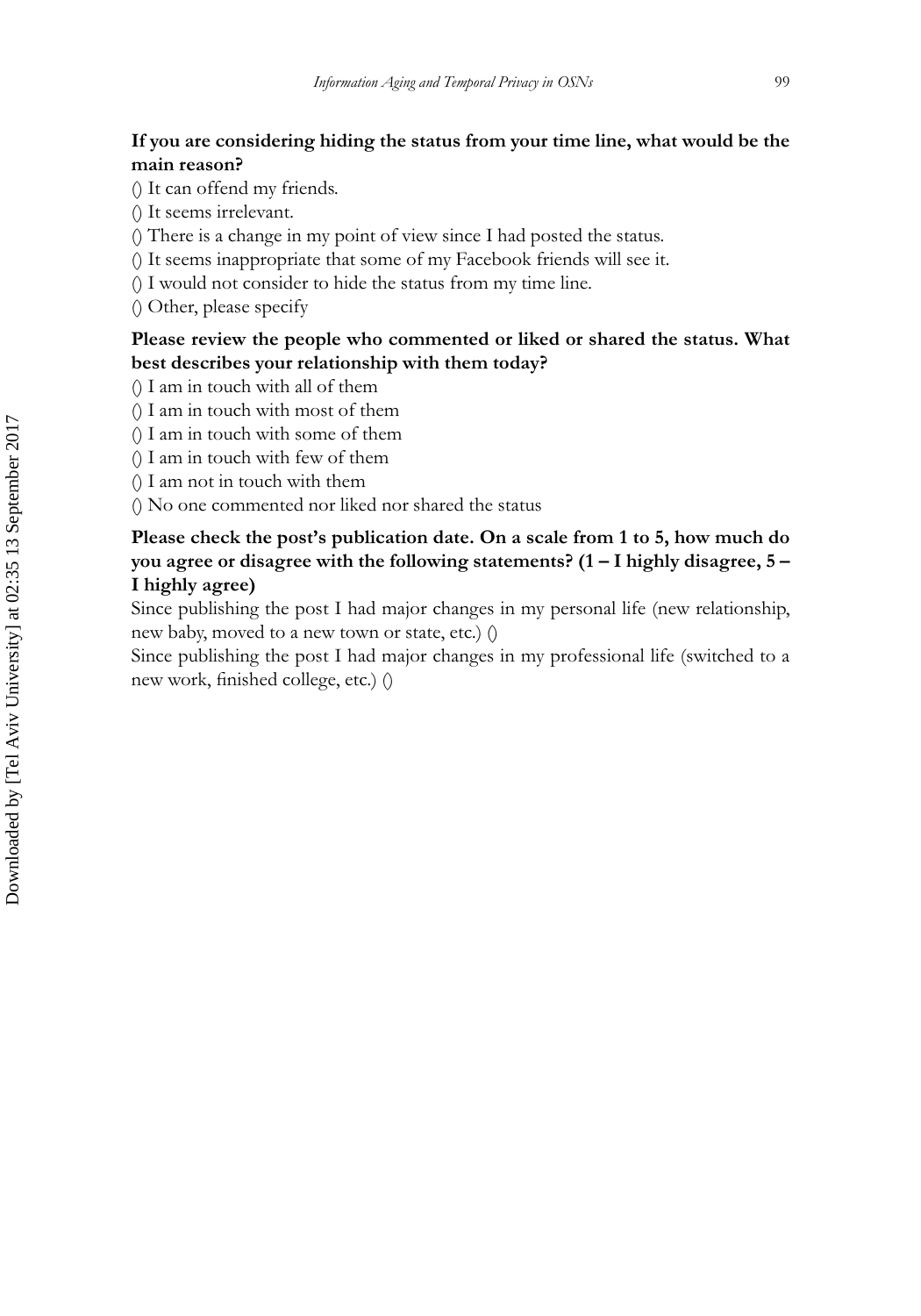## **APPENDIX B**

|                                   | Estimate | <b>SE</b> | t Value  | Pr(> t ) |
|-----------------------------------|----------|-----------|----------|----------|
| (Intercept)                       | 2.947    | 0.551     | 5.343    | < 0.001  |
| Epoch: 1-2 years                  | $-0.164$ | 0.181     | $-0.910$ | 0.364    |
| Epoch: $2+$ years                 | $-0.560$ | 0.181     | $-3.091$ | 0.002    |
| Type: Check-in                    | $-1.434$ | 0.541     | $-2.650$ | 0.008    |
| Type: Link                        | $-0.114$ | 0.401     | $-0.283$ | 0.777    |
| Type: Photo                       | $-0.257$ | 0.398     | $-0.646$ | 0.519    |
| Type: Status                      | $-0.959$ | 0.408     | $-2.349$ | 0.019    |
| Who comment: All                  | 0.377    | 0.219     | 1.723    | 0.085    |
| Who comment: Few                  | $-0.245$ | 0.274     | $-0.895$ | 0.371    |
| Who comment: Most                 | 0.096    | 0.230     | 0.417    | 0.677    |
| Who comment: No one commented     | 0.083    | 0.211     | 0.392    | 0.695    |
| Who comment: Some                 | $-0.066$ | 0.265     | $-0.249$ | 0.803    |
| Age: 25–34                        | 0.059    | 0.174     | 0.337    | 0.737    |
| Age: $35+$                        | 0.410    | 0.199     | 2.060    | 0.041    |
| Gender: Male                      | $-0.104$ | 0.151     | $-0.689$ | 0.491    |
| Gender: Unspecified               | $-0.063$ | 1.022     | $-0.062$ | 0.951    |
| No. of likes                      | 0.053    | 0.016     | 3.421    | 0.001    |
| No. of comments                   | 0.014    | 0.020     | 0.690    | 0.490    |
| Content: Feelings                 | 0.925    | 0.313     | 2.956    | 0.003    |
| Content: General self-information | 0.682    | 0.309     | 2.206    | 0.028    |
| Content: Other                    | 0.426    | 0.306     | 1.389    | 0.165    |
| Content: Other people             | 0.518    | 0.331     | 1.566    | 0.118    |
| Content: Political view           | 1.238    | 0.431     | 2.870    | 0.004    |
| Content: Product                  | 0.628    | 0.356     | 1.767    | 0.078    |
| Content: Question                 | 0.384    | 0.597     | 0.643    | 0.521    |
| Content: Relationship             | 1.010    | 0.357     | 2.830    | 0.005    |
| Content: Request                  | $-0.770$ | 0.595     | $-1.295$ | 0.196    |
| Content: Work                     | 1.032    | 0.426     | 2.424    | 0.016    |

## **TABLE B1. Linear Mixed Effect Model That Is Used for Predicting a Post's Relevancy**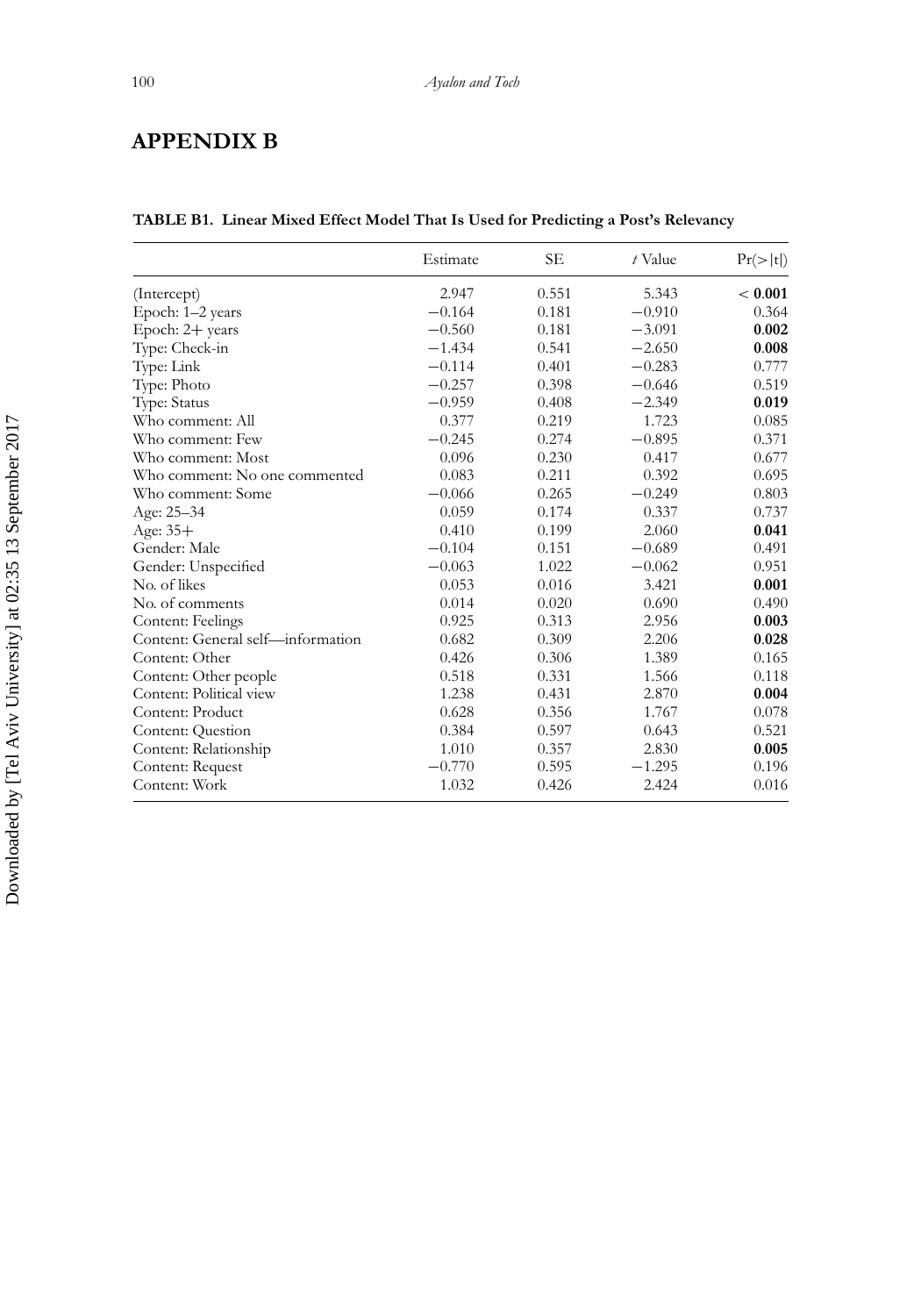## **APPENDIX C**

## **TABLE C1. Linear Mixed Effect Model That Is Used for Predicting a Post's Self-Representation.**

|                                   | Estimate | SE.   | t Value  | Pr(> t ) |
|-----------------------------------|----------|-------|----------|----------|
| (Intercept)                       | 2.712    | 0.531 | 5.110    | < 0.001  |
| Epoch: 1-2 years                  | $-0.226$ | 0.170 | $-1.324$ | 0.187    |
| Epoch: 2+ years                   | $-0.507$ | 0.171 | $-2.965$ | 0.003    |
| Type: Check-in                    | $-1.274$ | 0.522 | $-2.440$ | 0.015    |
| Type: Link                        | 0.035    | 0.387 | 0.089    | 0.929    |
| Type: Photo                       | 0.049    | 0.384 | 0.127    | 0.899    |
| Type: Status                      | $-0.419$ | 0.394 | $-1.064$ | 0.287    |
| Who comment: All                  | 0.291    | 0.212 | 1.373    | 0.170    |
| Who comment: Few                  | $-0.238$ | 0.265 | $-0.895$ | 0.371    |
| Who comment: Most                 | 0.082    | 0.223 | 0.370    | 0.712    |
| Who comment: No one commented     | $-0.121$ | 0.204 | $-0.594$ | 0.553    |
| Who comment: Some                 | $-0.031$ | 0.256 | $-0.122$ | 0.903    |
| Age: $25 - 34$                    | 0.253    | 0.164 | 1.547    | 0.124    |
| Age: $35+$                        | 0.501    | 0.188 | 2.670    | 0.008    |
| Gender: Male                      | $-0.179$ | 0.142 | $-1.261$ | 0.209    |
| Gender: Unspecified               | $-0.164$ | 0.963 | $-0.170$ | 0.865    |
| No. of likes                      | 0.056    | 0.015 | 3.681    | < 0.001  |
| No. of comments                   | $-0.014$ | 0.019 | $-0.722$ | 0.470    |
| Content: Feelings                 | 0.916    | 0.301 | 3.047    | 0.002    |
| Content: General self-information | 0.800    | 0.297 | 2.694    | 0.007    |
| Content: Other                    | 0.520    | 0.294 | 1.765    | 0.078    |
| Content: Other people             | 0.417    | 0.318 | 1.311    | 0.190    |
| Content: Political view           | 1.043    | 0.416 | 2.509    | 0.012    |
| Content: Product                  | 0.589    | 0.342 | 1.721    | 0.086    |
| Content: Question                 | 0.630    | 0.577 | 1.091    | 0.276    |
| Content: Relationship             | 0.974    | 0.343 | 2.837    | 0.005    |
| Content: Request                  | $-0.615$ | 0.574 | $-1.071$ | 0.284    |
| Content: Work                     | 0.849    | 0.410 | 2.070    | 0.039    |